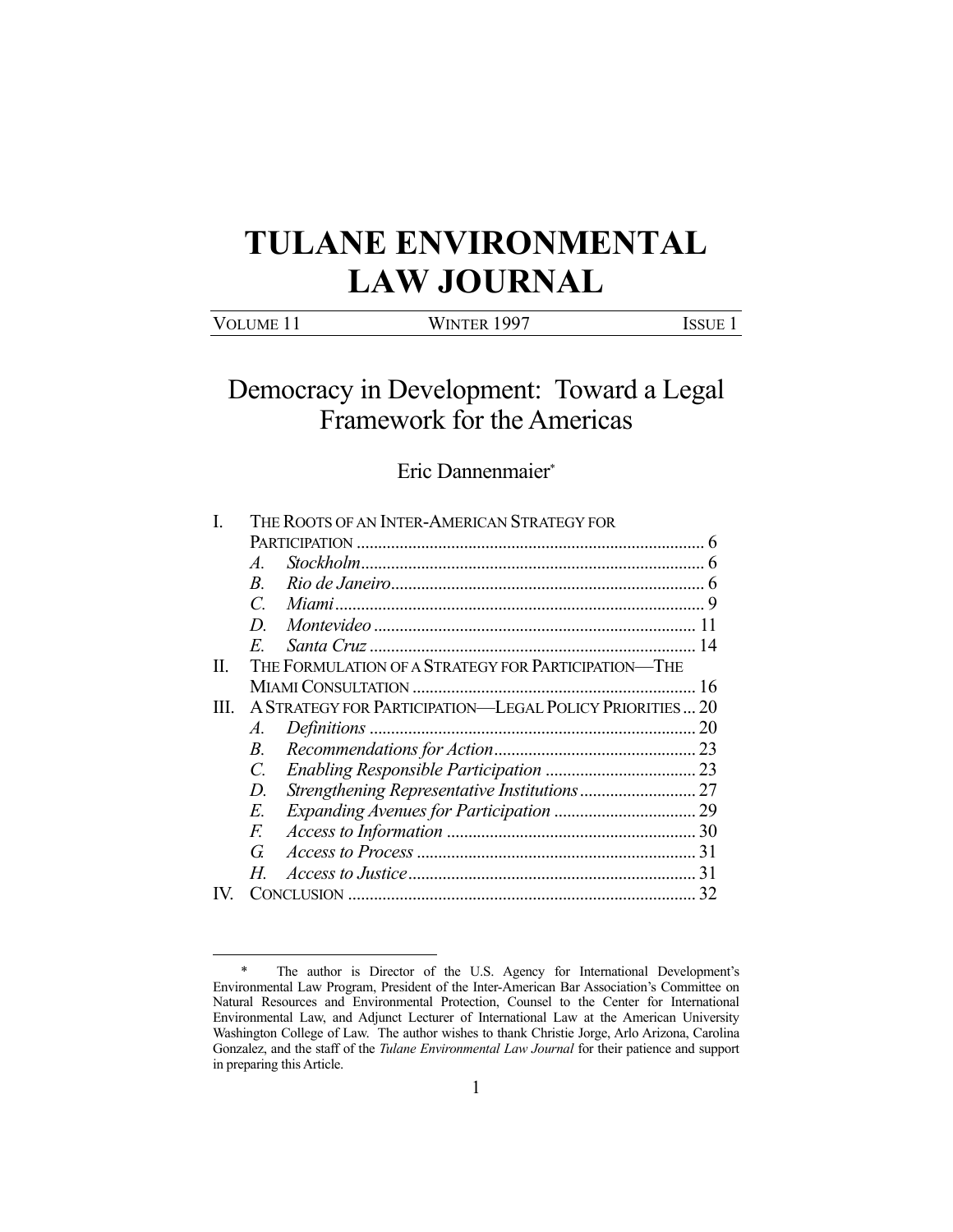"*In Latin America, our citizens are more citizens than they were in the 80's*."

#### Raul Brañes, Washington 19961

 As Latin America and the Caribbean have emerged from a period of economic and political instability over the past decade, no principle seems more crucial, and more misunderstood, than the principle of democratic decision-making. Some will argue that this region's recent progress is fueled by market liberalization and economic reform, and to be sure the market is a powerful engine of prosperity. Trade expansion and economic growth are now the *sine qua non* of regional dialog, and the Free Trade Area of the Americas (FTAA), first announced at the 1994 Miami Summit, has become the stage, the script, and the aspiration of almost all of the region's political actors.

 However, without the democratic trends that initially helped to open markets and spur investor confidence, it is not clear that the region would be experiencing its present economic growth. Political reform, democratization in particular, made the region's economic reform and growth possible. Thus, while trade, treasury, and *hacienda* ministries focus on opening markets and securing new economic pacts, progress toward meaningful participatory democracy must continue on a parallel and equal path if the region's growth is to be sustained.

 A market untempered by democracy will soon become a tool of political repression and social stagnation. If direct political power is accumulated along with wealth, development decisions will increasingly serve narrow interests and short-term goals. If instead political power is shared, even while wealth is accumulated, decisions will necessarily serve broader interests and more long-term goals. While competent enterprises and successful entrepreneurs may dominate the marketplace, the people must dominate development policy. Transparent and shared policymaking will help assure that the benefits of open markets and prosperity are more equitably distributed and that the benefits continue so they may inure to future generations. This approach will also reduce the negative side effects of economic growth, particularly where the growth depends on natural resource extraction or leads to environmental degradation.

 Thus, for the economic growth and development currently underway in the Western Hemisphere to be sustainable, they must proceed within a framework of transparency, participation, and democratic decision-

 <sup>1.</sup> Raul Brañes, Statement during a meeting at the offices of the USAID Global Bureau Center for the Environment (May 1996). Brañes recently retired as the Legal Director of the United Nations Environment Programme Regional Office for Latin America and the Caribbean located in Mexico City.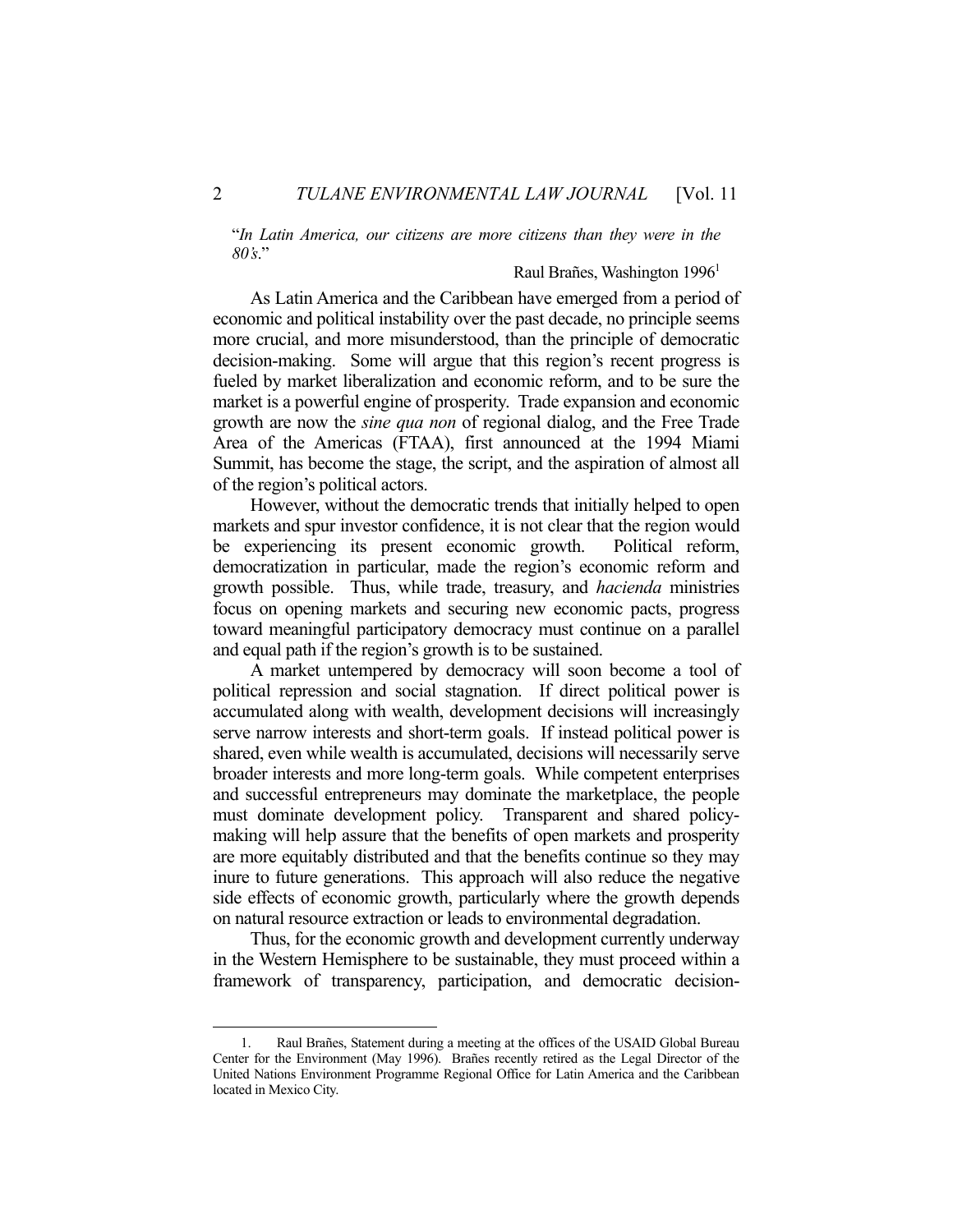making. As the region pursues economic growth it must pursue democratic strength with equal vigor.

 Yet democratic strength is not a mere function of electoral process. It is true that progress toward democracy is often measured by the more obvious and fundamental indicator of a government chosen in free and fair elections marked by universal suffrage.<sup>2</sup> A true democracy, however, must additionally feature transparent and participatory decision-making and a government that is in constant dialog with its citizens to shape and direct its fundamental policies. It is pluralistic decision-making that is at the heart of democracy, and there must exist a "public space," within which citizens learn from and debate each other, and where the government is informed about the public will.3

 Often described as a "marketplace of ideas,"4 this public space is a fundamental tool of a true democracy. If government does not facilitate, promote, and take its policy guidance from informed and open public deliberation, then democracy is no more than the periodic election of a monarch.

 This principle is nowhere more important than in the field of development. With the great push in recent years toward making development more sustainable, there is a growing recognition that

 <sup>2.</sup> See, for example, the assertion that "Schumpeter (1943), Berelson (1954), Dahl (1956), and Lipset (1963), among others, have argued that allegedly inherent tendencies of mass publics to be authoritarian, irrational, antidemocratic, intolerant of civil liberties, and ill informed about political issues require that mass participation in decision making be confined mainly to leadership choice in elections that are carefully managed by plural, competing elites." John A. Booth, *Introduction: A Framework for Analysis*, *in* ELECTIONS AND DEMOCRACY IN CENTRAL AMERICA REVISITED 3-4 (Mitchell A. Seligson & John A. Booth eds., 1995).

Ramón Daubón, Presentation to Opening Plenary, Montevideo Conference on Public Participation in Sustainable Development Decision-Making (August 1996) [hereinafter Montevideo Conference]. It is within this public space that citizens may find "that robust exchange of ideas which discovers truth 'out of a multitude of tongues, [rather] than through any kind of authoritative selection.'" Keyishian v. Board of Regents, 385 U.S. 589, 603 (1967) (quoting United States v. Associated Press, 52 F. Supp. 362, 372 (S.D.N.Y. 1943)). While Justice Brennan's opinion in *Keyishian* dealt with academic freedom, the principle can be equally applied to the need for open debate in the greater civil society, and the ability of government to inform itself of the public interest and the public will through this debate.

 <sup>4.</sup> This oft-used phrase found its expression in Justice Holmes's dissent in *Abrams v. United States*, 250 U.S. 616 (1919) (Holmes, J., dissenting). Holmes's dissent challenged an espionage conviction of five Russian-born defendants, some of whom were avowed "rebels," "revolutionists," and "anarchists" charged with circulating pamphlets that were, in the opinion of the majority, "obviously intended to provoke and to encourage resistance to the United States" in World War I. *Id.* at 617-18, 624. Holmes found "no hint at resistance to the United States," but instead only an attempt "to change the mind of the country." *Id.* at 628-29. He found no danger in this pursuit, reasoning that "[w]hen men have realized that time has upset many fighting faiths, they may come to believe even more than they believe the very foundations of their own conduct that the ultimate good desired is better reached by free trade in ideas—that the best test of truth is the power of the thought to get itself accepted in the competition of the market, and that truth is the only ground upon which their wishes safely can be carried out." *Id*. at 630.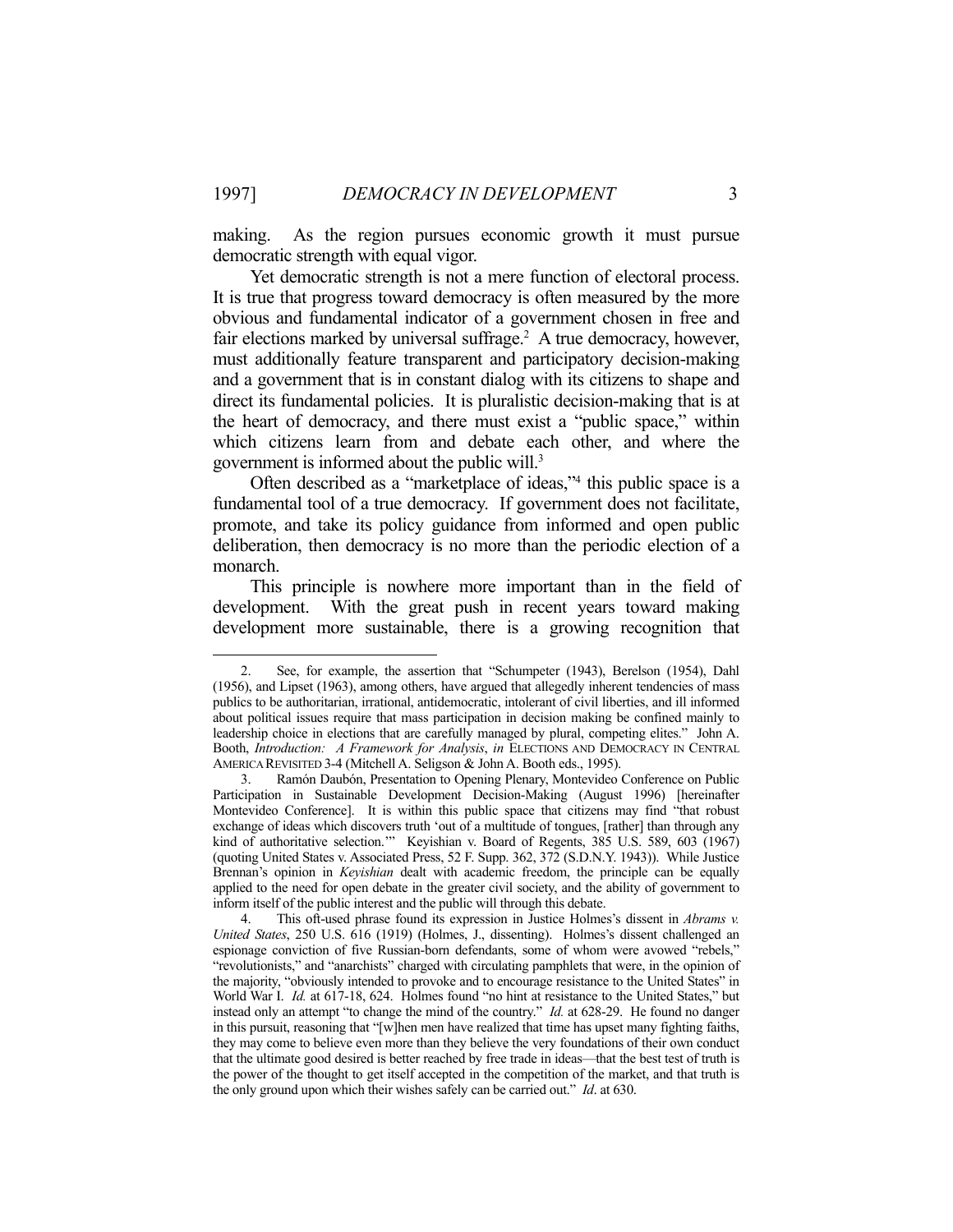participation brings sustainability. When more affected parties join in decisions about development, it is more likely that the decisions will reflect long-term community interests rather than immediate and shortterm profit making for a narrow interest.

 Of course there are limits to the value of participatory decisionmaking. Anyone who considers the actions of a lynch mob will admit that community decision-making does not always achieve the most rational or sustainable result. But as Jefferson wrote, "I know of no safe repository of the ultimate powers of society but the people themselves; and if we think them not enlightened enough to exercise control with a wholesome discretion, the remedy is not to take it from them, but to inform their discretion by education ...."<sup>5</sup> Within the bounds of a rational legal framework, and informed by relevant sociological, technical, and scientific data, communities are almost always better at making decisions as a whole than any given individual within that community acting alone.

 For all of these reasons, development in the Americas, in order to be sustainable, must be participatory and democratic. Those working in the development field—from road builders to agro-economic analysts—must consider the importance of input from the parties affected by and interested in the results of development. This input should both shape and direct development choices if they are to serve the future rather than simply serve the interests of a few advocates of a particular project or activity.

 Yet experience in the Americas with the development of democracy suggests that building a framework for participation is not an easy task. Aside from the practical problems of translating open political debate into policies within systems that in some cases have historically functioned as oligarchies,<sup>6</sup> there even appears to be occasional philosophical resistance to engaging "civil society" in decision-making. Some governments appear to take the position that the representative of an elected government is better able to interpret or articulate the public will than nongovernmental actors or organizations who engage in a policy debate on behalf of the public.<sup>7</sup> While this position may have some

 <sup>5.</sup> Letter from Thomas Jefferson to William Charles Jarris (Sept. 28, 1820), *in* THE WRITINGS OF THOMAS JEFFERSON 177 (H.A. Washington ed., 1854).

 <sup>6.</sup> *See generally* LESTER LANGLEY, THE AMERICAS IN THE AGE OF REVOLUTION (1996) (discussing the historic bases for elite or familial rule in the region).

 <sup>7.</sup> This statement is based on informal interviews with representatives of various permanent missions to the Organization of American States conducted during 1996 and 1997. The author does not wish to identify specific individuals or delegations, as the conversations were not designed to be on the record, and their specific identities are not relevant to the scope of this Article.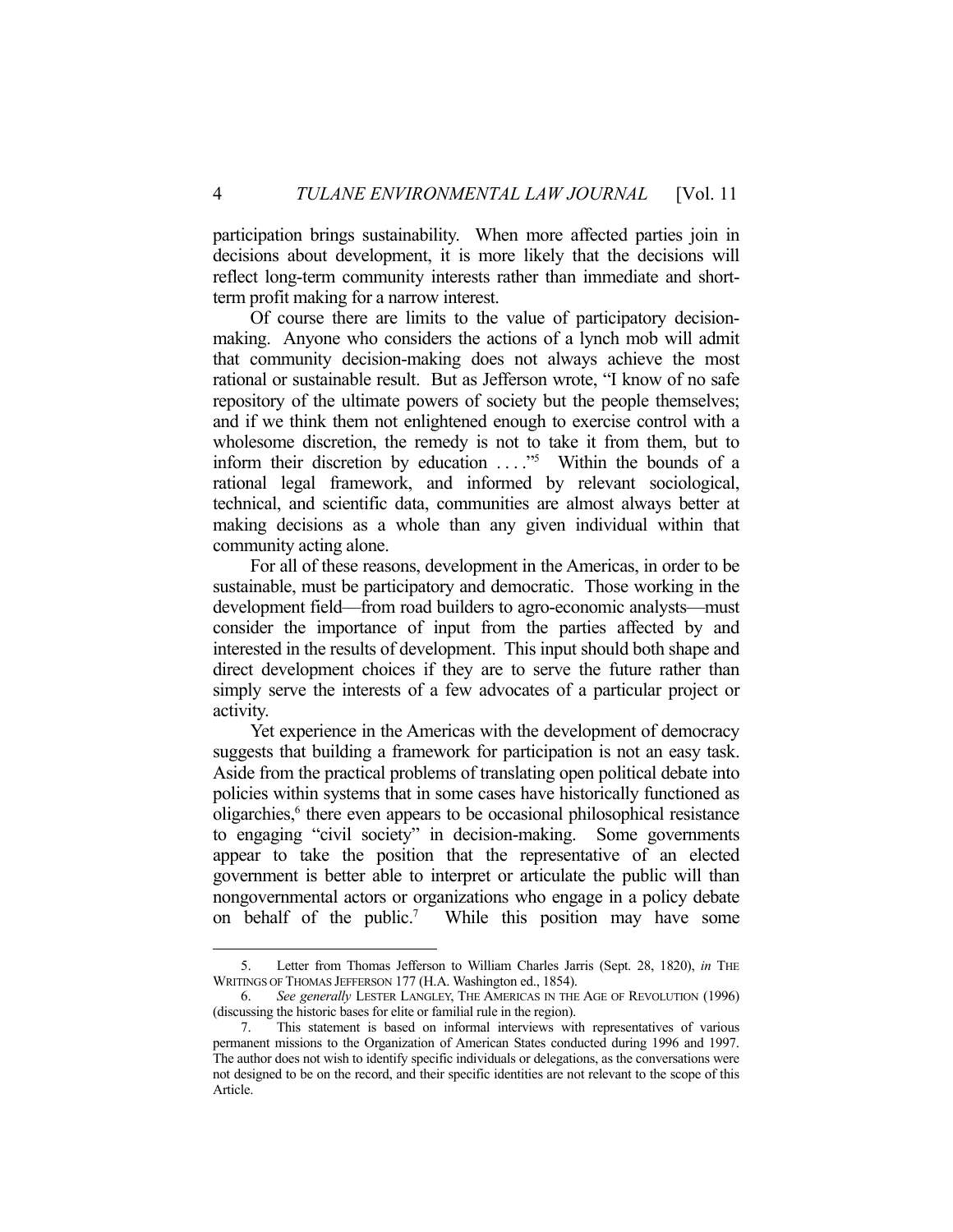philosophical roots in the Athenian notion that the state (or *polis*) is its citizens,<sup>8</sup> it denies the true meaning of this ideal when used to insulate governments from dialog with their citizens. This philosophical effort to set governments apart from their citizens breeds a practical tendency to challenge the backgrounds, motives, expertise—even the sources of funding for—nongovernmental actors. Often, the result is a breakdown of trust and productive engagement.

 It is true—at least in the sustainable development field—that most nongovernmental organizations (NGOs) in the Latin American and Caribbean regions are not membership or constituency based.<sup>9</sup> Instead, they are "expert" organizations that derive their credibility from their academic knowledge of a subject rather than their representation of a specific group of citizens. They also often receive funding (or partial funding) from foreign or international sources, leading to the occasional charge that they have even less of a voice in domestic affairs than they might otherwise be entitled to.

 These organizations are, however, a legitimate part of the public, and provide representative voices even where those voices cannot yet be selffinanced. More importantly, they help to inform the debate through their expertise, and the broader public can take up their arguments when they resonate within a broader community. In a society where individuals are not historically inclined to join a policy dialog directly, these organizations are an important proxy for the public voice. They must be allowed to enter the debate even as more "representative" organizations evolve and individual citizens gain comfort with a participatory process.

 These issues provide a theoretical background for efforts to expand public participation in decision-making in the hemisphere—efforts to create, maintain, and draw guidance from a "public space" that is open, inclusive, informed, and functional. The efforts have their roots in the *Stockholm Declaration of 1972*, and they have been nurtured at a hemispheric level through and after the 1996 Bolivia Summit of the Americas for Sustainable Development.

 Interestingly, the efforts have continued on an international and regional level both to provide guidance for governments and nongovernmental actors operating at the national and sub-national level, as well as to open up multilateral organizations to greater nongovernmental input. While these efforts have created their own set of challenges, they have also created some unprecedented and important

 <sup>8.</sup> *See* PHILIP BROOKE MANVILLE, THE ORIGINS OF CITIZENSHIP IN ANCIENT ATHENS 6 (1990) (arguing that "[i]n fact, the state—the *polis*—was its citizens").

 <sup>9.</sup> *See* DIRECTORY OF NATURAL RESOURCE ORGANIZATIONS IN THE AMERICAS (Inter-American Found., 1995).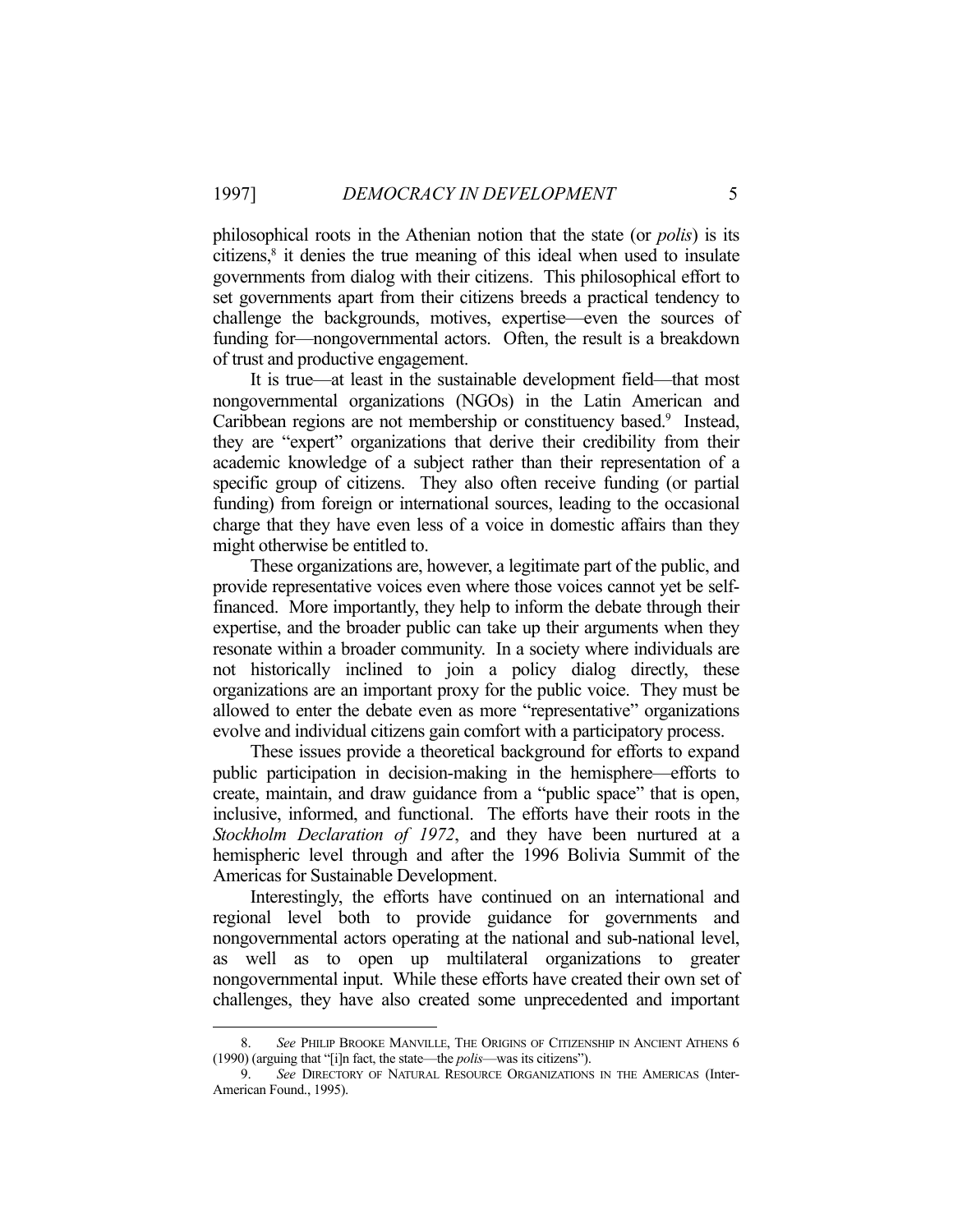opportunities. This Article will explore the process to date in the Western Hemisphere—a process that is being catalyzed through the 1996 Bolivia Summit mandate for the formulation of an "Inter-American Strategy for Public Participation"—and will offer a perspective on legal frameworks that should be at the heart of the process.10

#### I. THE ROOTS OF AN INTER-AMERICAN STRATEGY FOR PARTICIPATION

#### *A. Stockholm*

 At the first United Nations Conference on the Human Environment held in Stockholm in 1972, the delegates proclaimed that "[t]o defend and improve the human environment for present and future generations has become an imperative goal for mankind  $\dots$ <sup>11</sup> Because of the diversity of political systems represented at Stockholm, the Declaration could not speak openly of democracy, but it did conclude that "[t]o achieve this environmental goal will demand the acceptance of responsibility by citizens and communities and by enterprises and institutions at every level, all sharing equitably in common efforts."<sup>12</sup>

#### *B. Rio de Janeiro*

 The somewhat veiled reference to citizen "responsibility" and involvement in "common efforts" in Stockholm was updated, and citizens were clearly identified as important to the decision-making process at the 1992 United Nations Summit on Environment and Development held in Rio de Janeiro (Rio Summit). At the Rio Summit, delegates from 109 nations and the European Community governments openly acknowledged that public participation is integral to sustainable development and to fulfilling the mutual commitments made in Rio. Principle 10 of the *Rio Declaration* recognizes that "[e]nvironmental

The author has served as part of the technical team developing the Inter-American Strategy for Participation (ISP) to date, having helped to facilitate the Montevideo Conference where the ISP was conceived, as well as subsequent efforts to define and guide the ISP. Yet the ISP is, by its nature, a collaborative effort that has been and will be shaped by many individuals and organizations, and must ultimately be approved by the 34 member states of the Organization of American States (OAS). Thus, the views expressed herein are solely those of the author, unless otherwise indicated, and they should not be taken as a definitive interpretation of the ISP or its ultimate goals or objectives.

 <sup>11.</sup> *Report of the United Nations Conference on the Human Environment*, para. 6, *reprinted in* U.N. Doc. A/CONF. 48/14 and Corr. 1 (1972), 31 ILM 1416 [hereinafter *Stockholm Declaration*].

 <sup>12.</sup> *Id.* para. 7.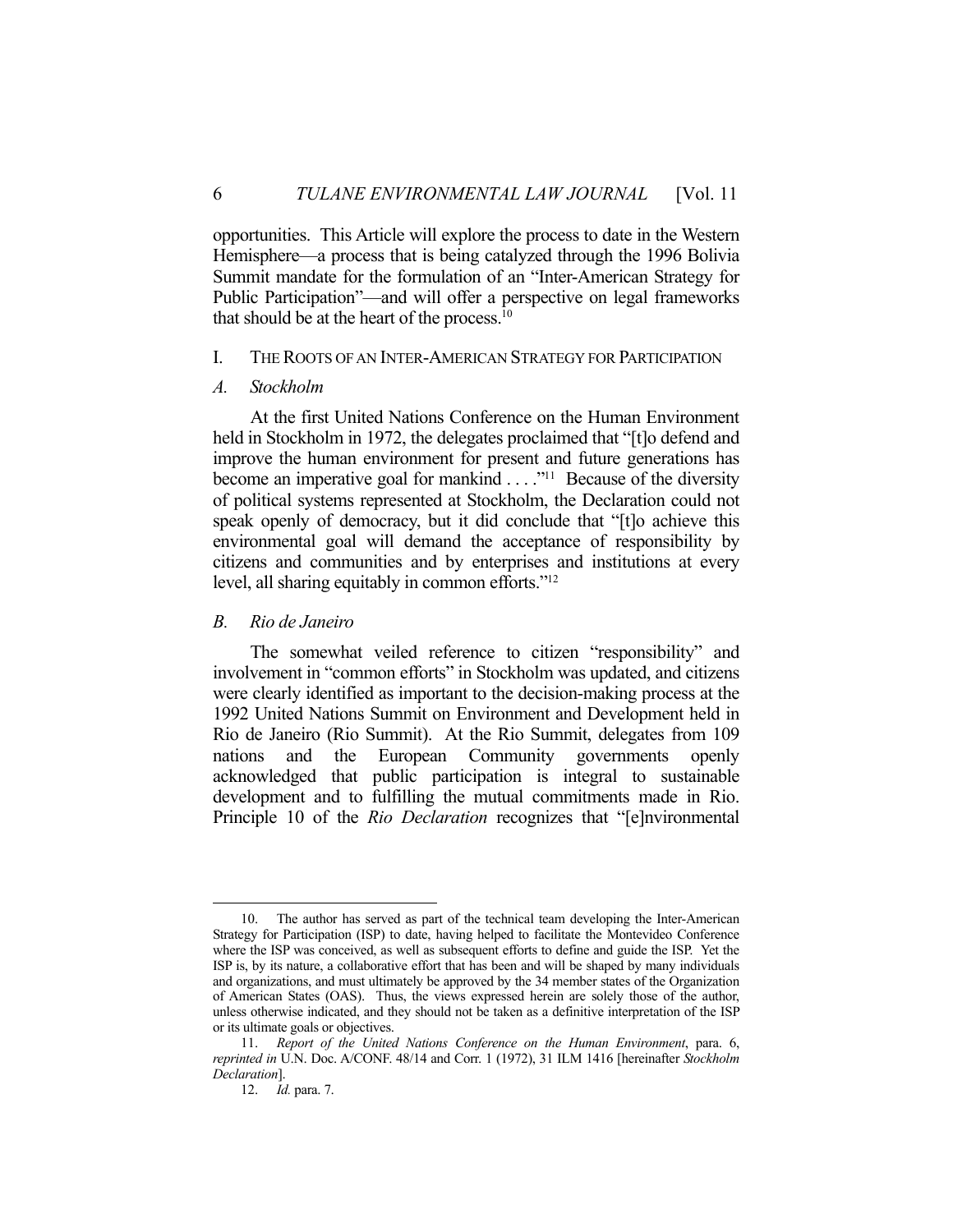issues are best handled with the *participation of all concerned citizens*, at the relevant level."13

 The *Rio Declaration* also identifies categories of persons traditionally excluded from decision-making for whom integration into the decision-making process is deemed particularly important: women;<sup>14</sup> youth;<sup>15</sup> and indigenous people.<sup>16</sup> These groups are also the subject of separate chapters in the action plan that accompanied the *Rio Declaration, Agenda 21*<sup>17</sup> Women,<sup>18</sup> youth,<sup>19</sup> and indigenous groups,<sup>20</sup> along with trade unions,<sup>21</sup> business and industry,<sup>22</sup> the "scientific and technical community,"23 and "farmers and their representative organizations"24 are identified in *Agenda 21* as communities that must be integrated into decision-making. *Agenda 21* also urges the "broadest public participation and the active involvement of non-governmental organizations and other groups."25

 The *Rio Declaration* and *Agenda 21* represent progress from Stockholm by openly endorsing a role for citizens in development decisions, and in promoting the integration of groups that do not traditionally have such a role. In fact, the *Rio Declaration* takes an even more important step by identifying three specific areas where citizen involvement should be promoted. Using language that is relatively prescriptive, Principle 10 of the *Rio Declaration* states:

At the national level, each individual shall have appropriate *access to information* concerning the environment that is held by public authorities, including information on hazardous materials and activities in their communities, and the *opportunity to participate in decision-making processes*. States shall facilitate and encourage public awareness and participation by making information widely available. *Effective access to* 

 <sup>13.</sup> *Report of the United Nations Conference on Environment and Development*, Principle 10, U.N. Doc. A/CONF. 151/26/Rev.1 (1992) (emphasis added) [hereinafter *Rio Declaration*].

 <sup>14.</sup> *Id*. Principle 20.

 <sup>15.</sup> *Id*. Principle 21.

 <sup>16.</sup> *Id*. Principle 22.

 <sup>17.</sup> *Report of the United Nations Conference on Environment and Development*, Annex 2, Agenda Item 21, U.N. Doc. A/Conf. 151/26/Rev.1 (1992) [hereinafter Agenda 21].

 <sup>18.</sup> *Id.* para. 24.4.

 <sup>19.</sup> *Id.* para. 25.1.

 <sup>20.</sup> *Id.* para. 26.3.

 <sup>21.</sup> *Id.* para. 29.11.

 <sup>22.</sup> *Id.* para. 30.1.

 <sup>23.</sup> *Id.* para. 31.1.

 <sup>24.</sup> *Id.* para. 32.6(c).

 <sup>25.</sup> *Id.* para. 1.3; *see also id.* ch. 27.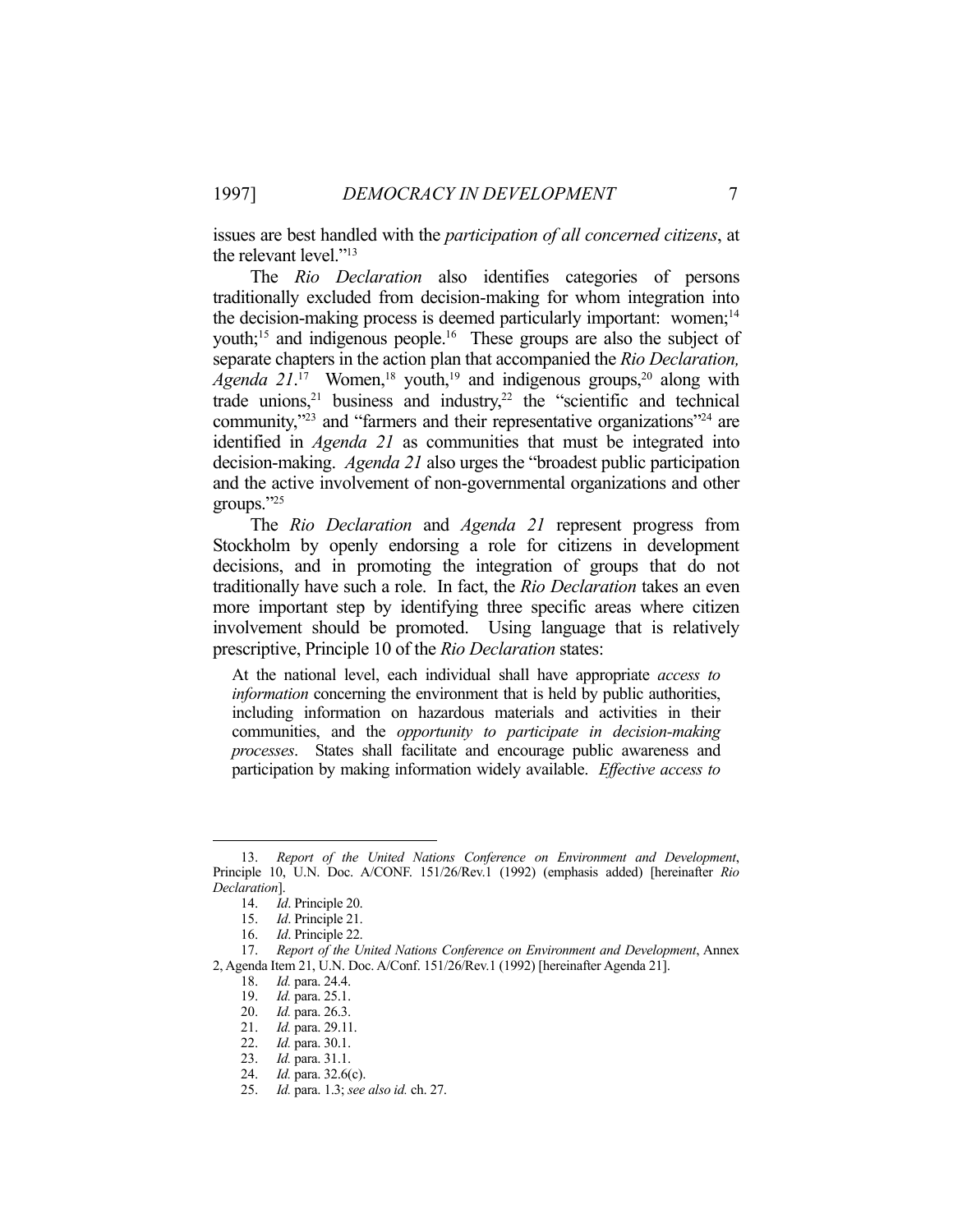*judicial and administrative proceedings, including redress and remedy*, shall be provided. $26$ 

 Thus, Principle 10 of the *Rio Declaration* not only links participation in political processes to sustainable development, but also establishes three key principles that have since become the focus of formulating participation policy. These three principles can be described as:

- Access to information;
- Access to process; and
- Access to justice.

 Together, the three "access principles" provide the most concise and pointed basis for understanding how governments can engage the public in a meaningful and productive manner. They provide a focus for legal and regulatory standards that assure open decision-making processes.

 While some governments have since shied away from committing to specific legal mechanisms for participation, $27$  the Rio delegates clearly accepted the importance of concrete legal mandates, and emphasized the use of legal and regulatory means to assure public participation. *Agenda 21* calls on governments "to promulgate or strengthen, subject to countryspecific conditions, any legislative measures necessary to enable the establishment by non-governmental organizations of consultative groups, and to ensure the right of non-governmental organizations to protect the public interest through legal action."28 Governments are urged "[t]o develop or improve mechanisms to facilitate the involvement of concerned individuals, groups and organizations in decision-making at all levels,"29 to "establish judicial and administrative procedures for legal redress and remedy of actions affecting environment and development that may be unlawful or infringe on rights under the law, and [to] provide access to individuals, groups and organizations with a recognized legal interest."30

*Agenda 21* also promotes "[m]echanisms for appropriate involvement of individuals and groups in the development and enforcement of laws and regulations on environment and development,"<sup>31</sup>

 <sup>26.</sup> *Rio Declaration*, *supra* note 13, Principle 10 (emphasis added).

 <sup>27.</sup> Several governments, for example, resisted specific language in the Summit of the Americas II Plan of Action that would call for the use of "legal and regulatory mechanisms" to assure public participation in development decision-making. The Summit of the Americas II will be held in April 1998 in Santiago, Chile.

 <sup>28.</sup> Agenda 21, *supra* note 17, para. 27.13.

 <sup>29.</sup> *Id.* para. 8.3.

 <sup>30.</sup> *Id.* para. 8.18.

 <sup>31.</sup> *Id.* para. 8.21(d).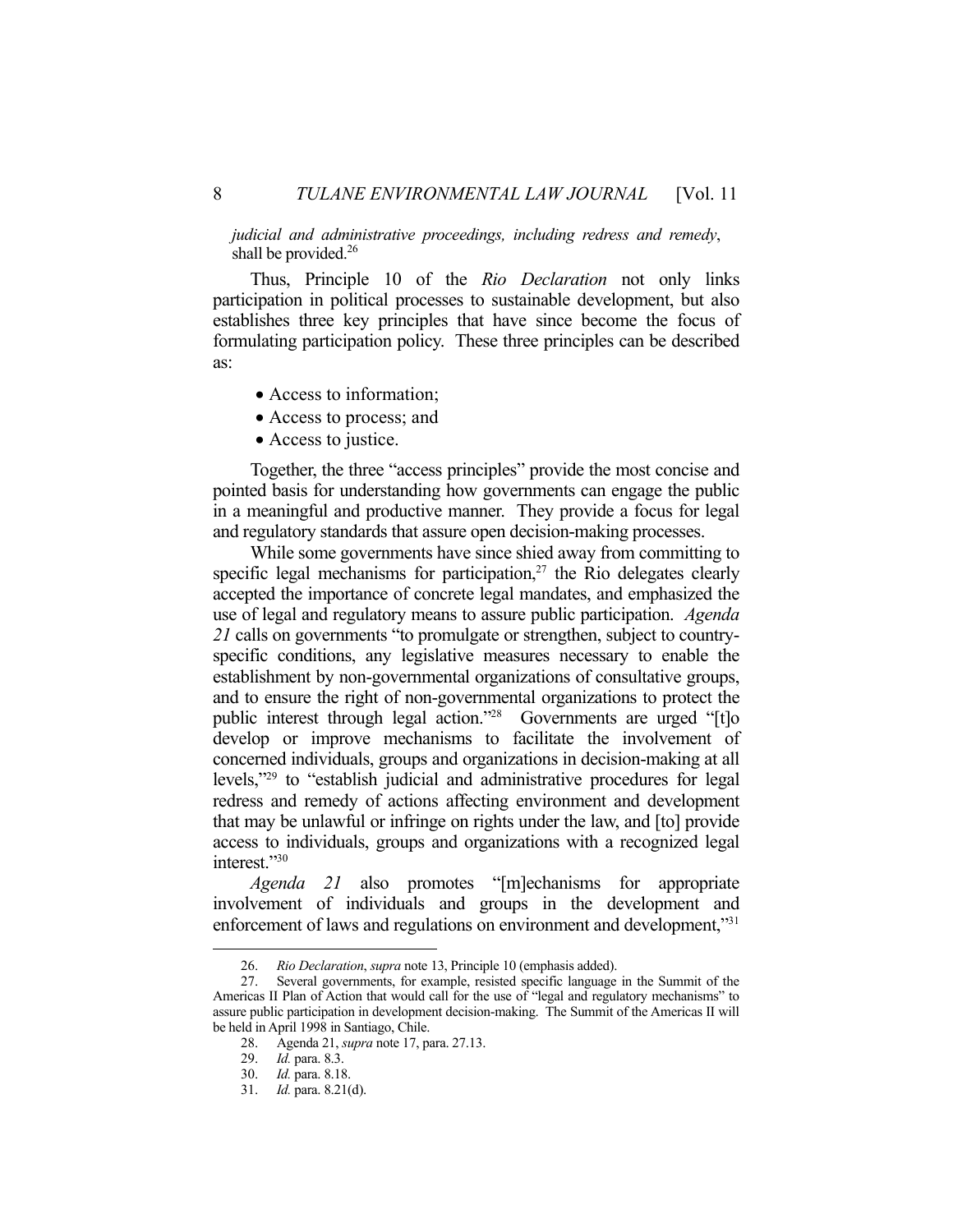and "mechanisms to allow non-governmental organizations to play their partnership role responsibly and effectively."32

 Thus, governments took a real stride forward at the Rio Summit as they affirmed the integral role of citizens in development decisions and provided an outline of the areas where the public should become engaged—emphasizing legal processes as important vectors for participation. But, predictably, *Agenda 21* stops short of specific recommendations. As an international consensus document, it relies on broad statements rather than concrete commitments. With the exception of one provision relating to trade union involvement in environmental audits and environmental impact assessments,<sup>33</sup> *Agenda 21* does not identify or endorse any particular laws or legal policies for integrating civil society into sustainable development decision-making.

#### *C. Miami*

 The 1994 Miami Summit represented a step forward for development participation as Miami partners embraced the importance of public participation at a hemispheric level and made a clear commitment to engage society in decision-making. In addition, participation was openly discussed and promoted in the context of democracy as an underlying political system. While the final Miami documents were less detailed than the *Rio Declaration* and *Agenda 21* on the subject of participation, the theme was clearly embraced as a regional priority.

 In Miami, the heads of state affirmed that democracy includes not only free and fair elections, but also "the right of all citizens to participate in government."34 The governments committed to "facilitate fuller participation of our people in political ... activity, in accordance with national legislation."35 They also affirmed the importance of including in the political dialog women<sup>36</sup> and indigenous groups,<sup>37</sup> deemed to be "traditionally marginalized."38

 The first chapter of the *Miami Plan of Action* is entitled "Preserving and Strengthening the Community of Democracies in the Americas," and

 <sup>32.</sup> *Id.* para. 27.5.

 <sup>33.</sup> Chapter 29 states that "[t]rade unions should . . . (a) Seek to ensure that workers are able to participate in environmental audits at the workplace and in environmental impact assessments." *Id*. para. 29.11.

 <sup>34.</sup> Summit of the Americas Declaration of Principles and Plan of Action, Dec. 9-11, 1994, Declaration of Principles paras. 3-9, 34 I.L.M. 808 [hereinafter Miami Plan of Action].

 <sup>35.</sup> *Id*. para. 10.

 <sup>36.</sup> *Id*. para. 19.

 <sup>37.</sup> *Id*. para. 18.

 <sup>38.</sup> *Id.* ch. I, pt. 3, para. 3.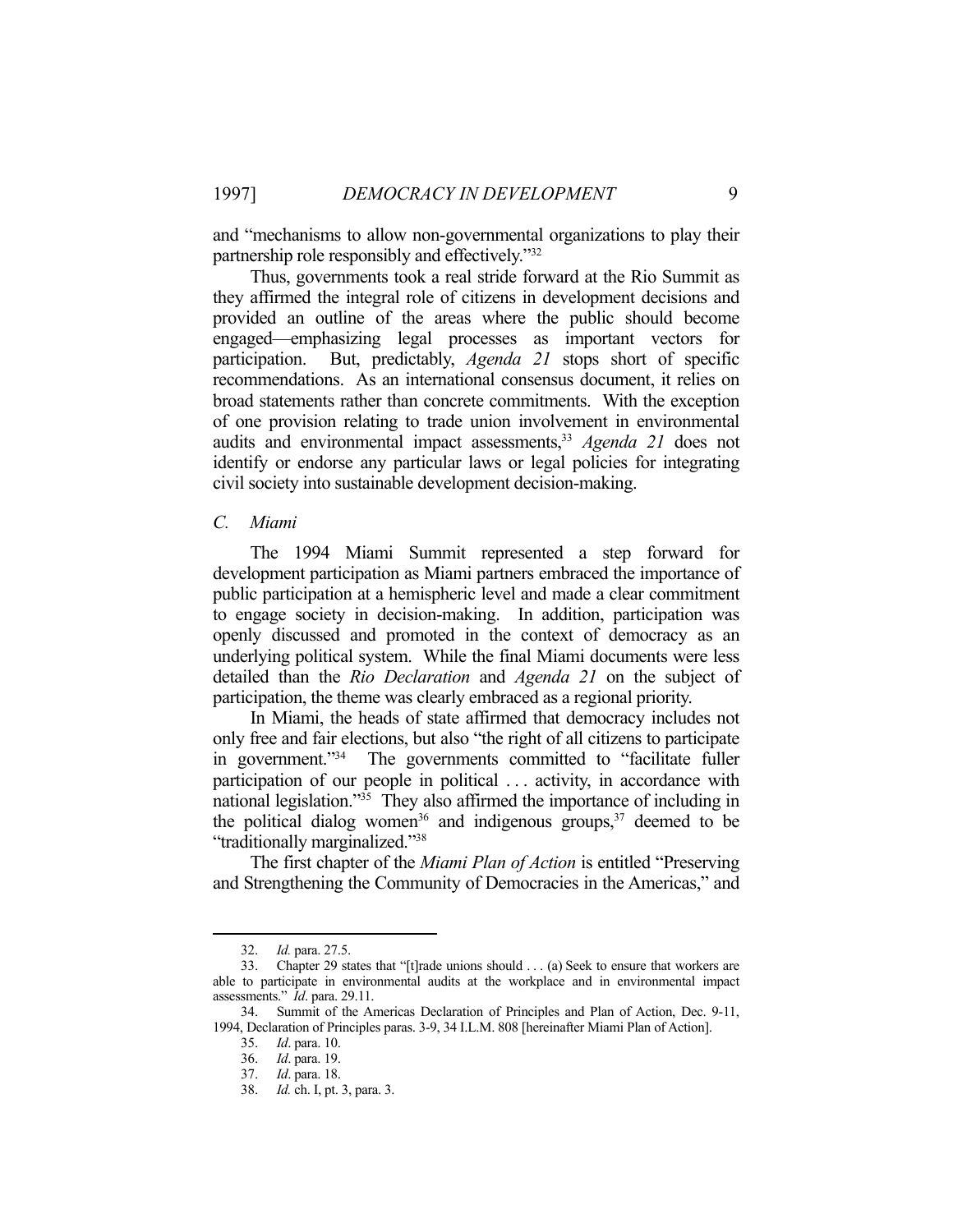includes three sections that encourage increased citizen participation.39 One of these three sections is specifically devoted to "Invigorating Society/Community Participation," and it begins with a broad statement of the values of civil society participation:

A strong and diverse civil society, organized in various ways and sectors, including individuals, the private sector, labor, political parties, academics, and other non-governmental actors and organizations, give depth and durability to democracy. Similarly, a vigorous democracy requires broad participation in public issues. Such activities should be carried out with complete transparency and accountability, and to this end a proper legal and regulatory framework should be established to include the possibility of obtaining technical and financial support, including from private sources.40

This section affirms a commitment to public participation and discusses aspects of a legal framework within which participation will occur. It also hints at an undercurrent in the Miami negotiation process concerning nongovernmental organization accountability. Some delegations expressed concern over the inclusion in national decision-making processes of NGOs whose sources of financing or control were external or simply unknown.<sup>41</sup> The language on transparency and accountability and the creation of a "proper legal network" thus appears aimed at the "activities" of nongovernmental actors, and not necessarily the conduct of the government.

 This focus is also apparent in the first of four action items within the section entitled "Invigorating Society/Community Participation," which commits governments to "[r]eview the regulatory framework for nongovernmental actors with a view to facilitating their operations and promoting their ability to receive funds."42 This appears supportive of nongovernmental actors, offering the prospect of support for management, logistical, and financial needs. The following sentence, however, qualifies the offer, stating that "[t]his review will emphasize the management and oversight of resources as well as transparency and the accountability to society of said actors."43

 The governments go on to commit themselves to "take steps to improve" the participation of "traditionally marginalized" groups in "social activities and initiatives,"44 to exchange progress reports at the

 <sup>39.</sup> *Id.* 

 <sup>40.</sup> *Id.* ch. I, pt. 3, para. 1.

 <sup>41.</sup> This statement is based on informal interviews with participants in the Miami negotiation process.

 <sup>42.</sup> Miami Plan of Action, *supra* note 34, ch. I, pt. 3, para. 2.

 <sup>43.</sup> *Id.*

 <sup>44.</sup> *Id.* ch. I, pt. 3, para. 3.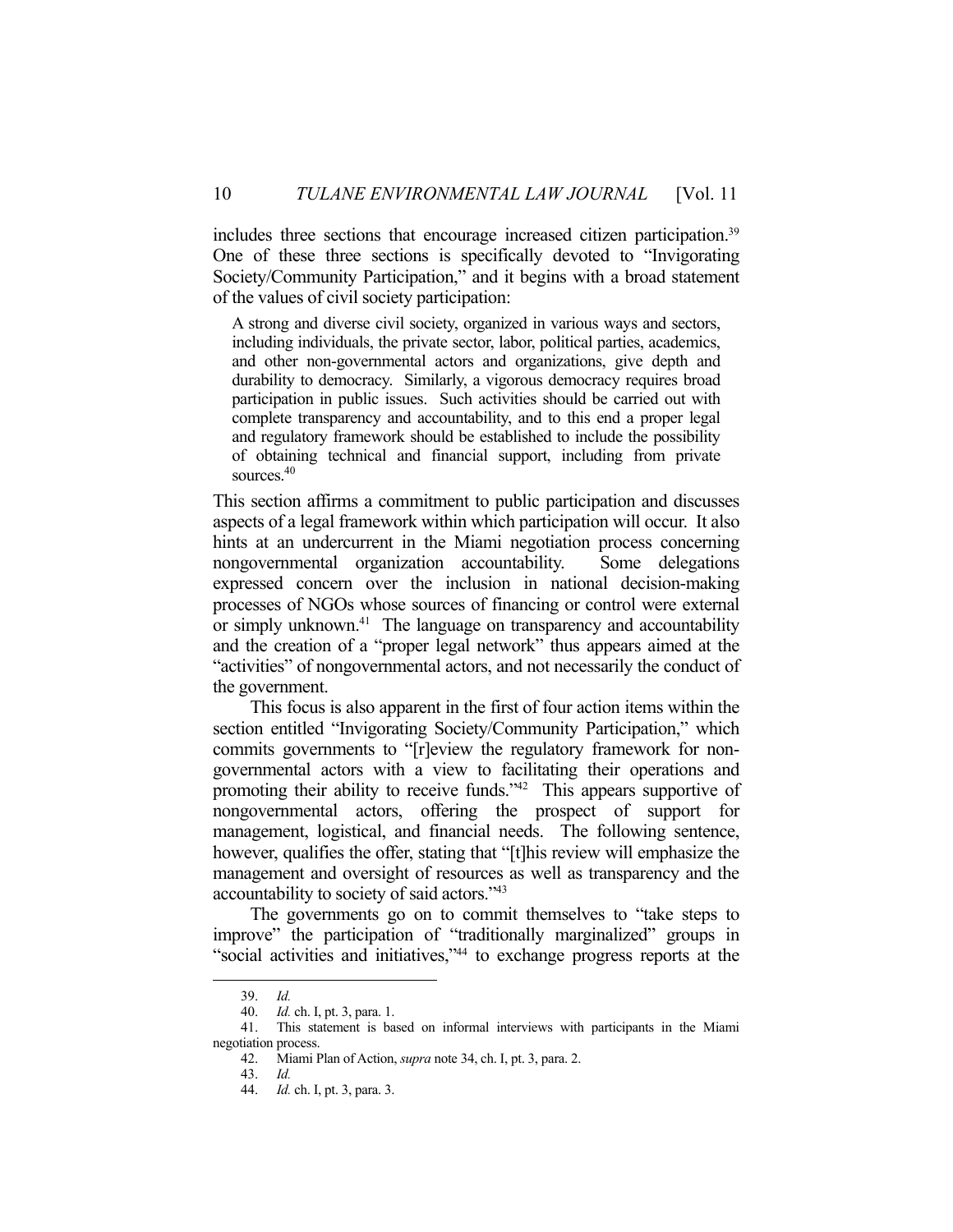1996 Bolivia Summit,<sup>45</sup> and to "consider the development"<sup>46</sup> of an Inter-American Development Bank (IDB) program encouraging "responsible and accountable philanthropy and civic engagement in public policy issues."<sup>47</sup>

 While these commitments may appear progressive on their face, it should be recognized that the proposed IDB program appears to emphasize the accountability and responsibility of civil society actors not governments. In addition, active participation by those "traditionally marginalized" is encouraged in "*social* activities and initiatives," not *political* processes and public policy making.

 Elsewhere in the *Plan of Action*, governments do commit to "[p]romote the participation of women in the decision-making process in all spheres of political, social and economic life,"48 and to "[r]eview and strengthen laws for the protection of the rights of minority groups and indigenous people . . . to facilitate active civic participation."49 These commitments, taken at face value, seem to contemplate the right to engage in decision-making outlined in Rio, although they lack the *Rio Declaration*'s clarity.

 In summary, the Miami Summit was a positive step forward for civil society's participation in development decision-making, even while some of the tensions inherent in society's relationship with the state began to crystallize. Central among those tensions is an issue that has become persistent for NGOs in the hemisphere: the call for NGO accountability, transparency, and responsibility.

#### *D. Montevideo*

 While the Miami Summit inaugurated a series of quadrennial hemispheric summits focused on economic integration,<sup>50</sup> heads of state also agreed to meet more frequently on related issues. Bolivia's President, Gonzalo Sanchez de Lozada, offered to host an interim meeting on sustainable development. This meeting was set for December 1996, and during the preceding year delegations representing the heads of state struggled both to define the agenda and to clarify the Bolivia meeting's place in the hemispheric summit constellation.<sup>51</sup>

 <sup>45.</sup> *Id.* ch. I, pt. 3, para. 4.

 <sup>46.</sup> *Id.* ch. I, pt. 3, para. 5.

 <sup>47.</sup> *Id.*

 <sup>48.</sup> *Id.* ch. I, pt. 18, para. 4.

 <sup>49.</sup> *Id.* ch. I, pt. 2, para. 6.

<sup>50.</sup> *See generally* ROBIN ROSENBERG & STEVEN STEIN, ADVANCING THE MIAMI PROCESS: CIVIL SOCIETY AND THE SUMMIT OF THE AMERICAS 4-5 (1995).

 <sup>51.</sup> While the Miami participants agreed to hold a second hemispheric summit in Santiago, Chile, in 1998 (Miami II), the Bolivian Government insisted that its meeting should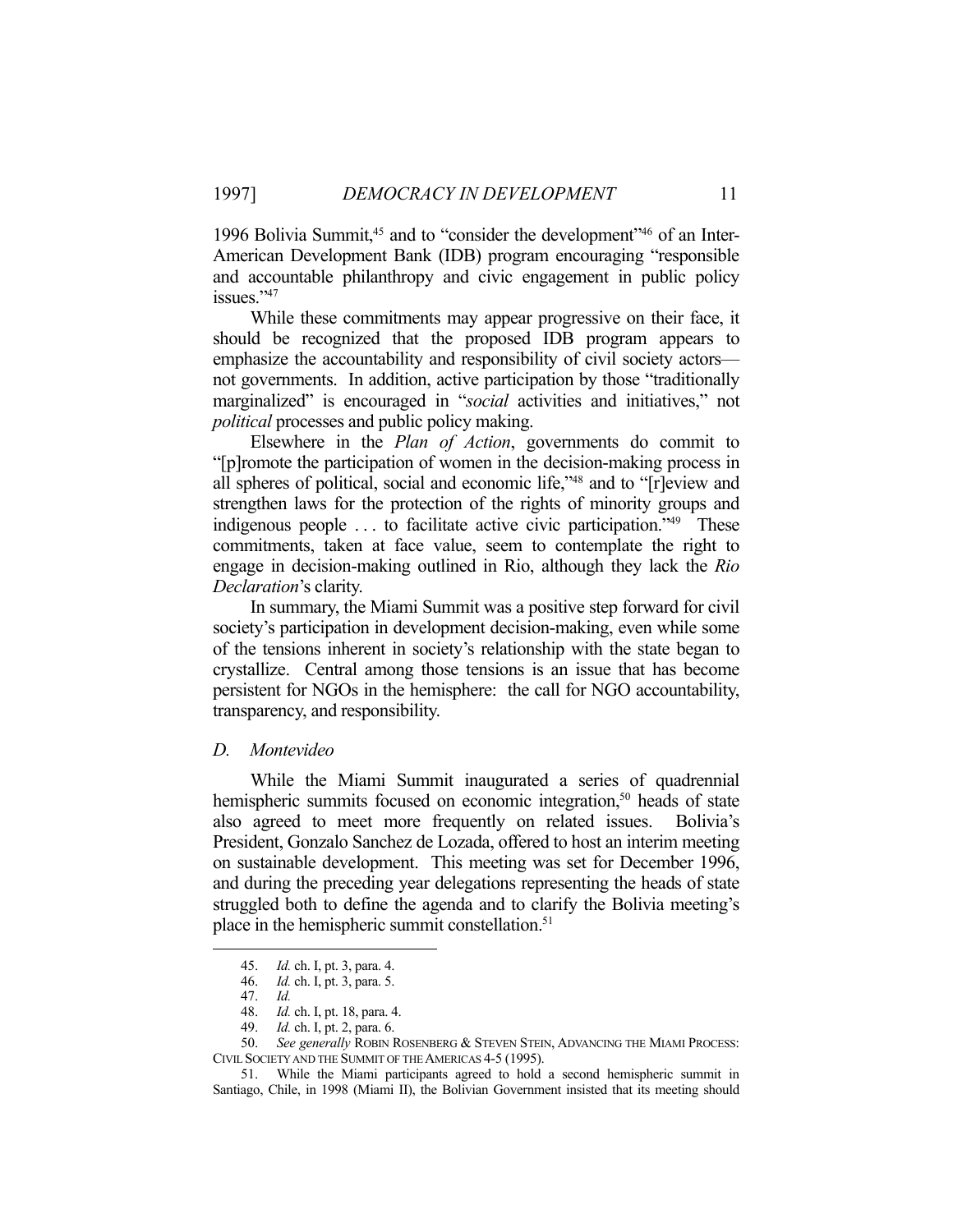Bolivia established an elaborate system of consultation designed to help define issues for the impending summit and to assure input from interested parties beyond the official delegations. As one part of this consultative process, a meeting was held in Montevideo, Uruguay, in August 1996, between governmental and nongovernmental representatives to discuss the importance of public participation in assuring sustainable development.

 The Montevideo meeting was not designed to solicit public input on the merits of the Bolivia Summit themes (at the time still evolving) of health and education, agriculture and forestry, water and coastal resources, energy and minerals, and sustainable cities and communities, but rather to consider a place for public participation on the summit agenda as a theme in its own right. Separate processes were established to solicit public input on the merits of the themes, with the Organization of American States, University of Miami's North-South Center, and Colombia's Fundacion Futuro Latinamericano playing central roles in soliciting civil society input and reporting that input to the summit preparation committees.52

 The Montevideo meeting, on the other hand, was focused on the role of civil society as a partner in sustainable development. Delegates sought to refine and strengthen governmental commitments to integrating society into sustainable development decision-making and to define priority areas for public participation. The meeting was attended by over 150 representatives of government and NGOs. While it was not an official meeting of governments, it was officially sanctioned as part of the Summit preparation process. Thus, official representatives spoke in some cases on behalf of their governments and in others from their own points of view.

also be a presidential-level summit. A surprising amount of diplomatic energy was expended on this issue, with some delegations favoring a "ministerial" and others just a technical-level meeting, and at times rumors circulated that no meeting would be held at all. In the end, Bolivia ended up hosting a presidential-level "Hemispheric Sustainable Development Summit" (although the United States was represented by Vice President Gore). The "Bolivia Summit" was not viewed by most participants as "Miami II," an honor still reserved for Chile, but as an interim summit on a key Miami-related issue.

 <sup>52.</sup> As part of this process, the OAS held a unique and historic session in the summer of 1996, where nongovernmental representatives addressed a formal session of the General Assembly to present their views on the content of the Bolivia agenda. Over 50 NGOs (many representing coalitions of organizations) made eight-minute presentations to the Assembly covering the range of issues to be addressed in Bolivia. While the governmental delegates appeared at times overwhelmed or inattentive, the event nonetheless represented the first time that nongovernmental representatives were granted an "official" audience before the OAS General Assembly.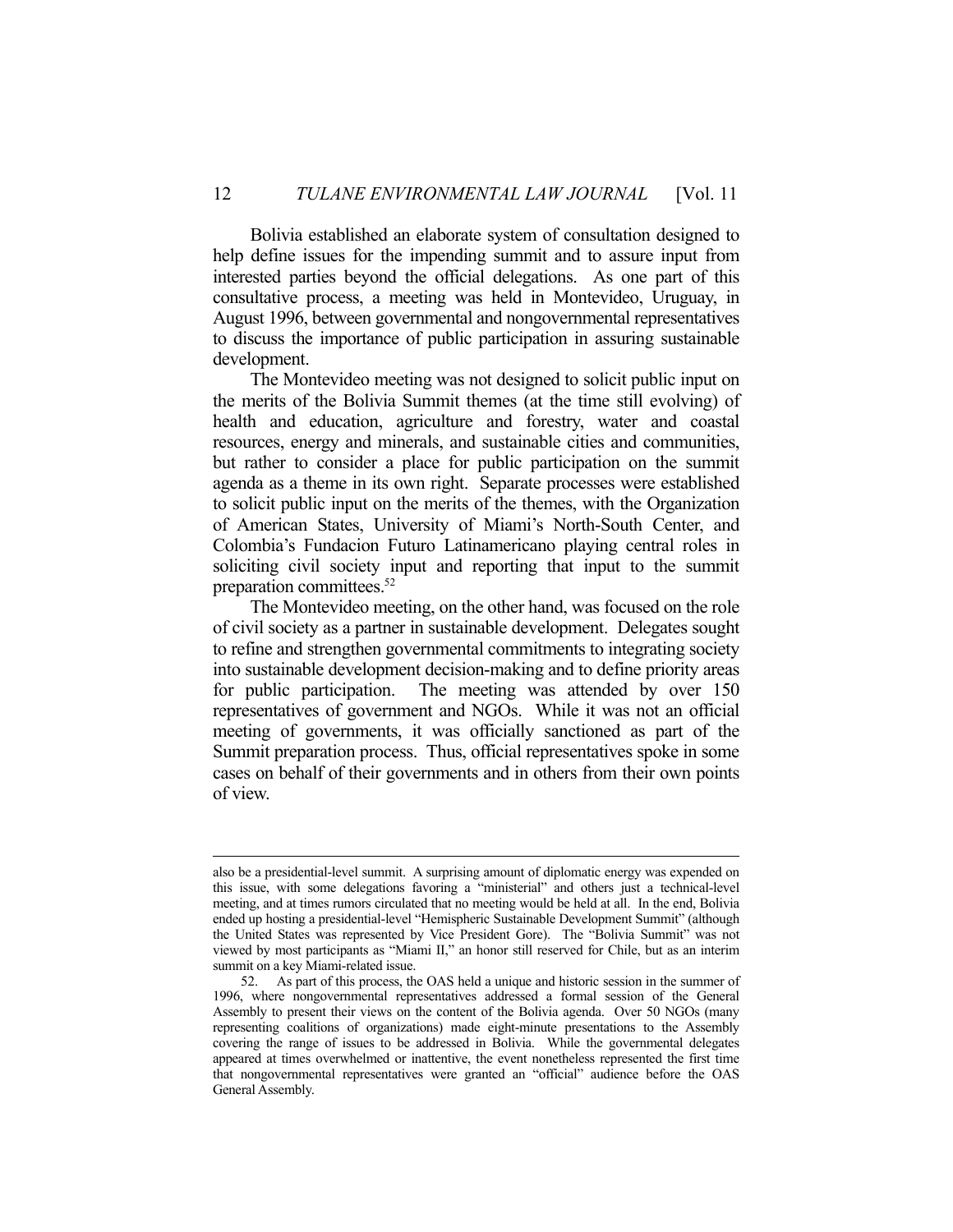Montevideo participants were asked to consider civil society participation in three broad thematic areas:

- Enabling responsible participation—focused on building the capacity of civil society representatives as responsible and representative voices of the community at large;
- Strengthening representative institutions—focused on building the capacity of governmental institutions to solicit, tolerate and integrate public input; and
- Expanding avenues for participation—focused on building *legal and regulatory mechanisms* for participation and meaningful public-private discourse.<sup>53</sup>

Montevideo participants were provided with a technical background document that further defined the three themes of public participation as follows:

*Enable Responsible Participation—*responsible participation includes processes by which citizen organizations are established and operated in a transparent and accountable manner, and engage in public deliberation effectively and with technical competence. Responsible participation can be enabled through education and training, management support, access to information and availability of technical services, and through a regulatory framework that facilitates the establishment and operation of nongovernmental organizations, and promotes fiscal responsible, transparency and accountability to society;

*Strengthen Representative Institutions—*representative institutions are the legislative and executive components of government, at a national and local level, that are responsible for designing and implementing sustainable development policies. In a democratic context, these institutions operate as representatives of society and as channels for policy dialog and oversight. These institutions can be strengthened through improving research services and access to technical information and support, bettering internal and external communication mechanisms, improving means for intragovernmental coordination, increasing transparency in decision making processes, building internal mechanisms for soliciting and assimilating citizen input, and training civil servants in consultative and collaborative techniques; and

*Expand Mechanisms for Participation—*mechanisms for participation include means by which elements of civil society communicate with

 <sup>53.</sup> *See* Inter-American Seminar on Public Participation in Sustainable Development, Montevideo, Uruguay, Report on Proceedings, (Government of Uruguay 1996) at 6-7 [hereinafter Montevideo Report]. Note that the *Rio Declaration* principles of access to information, access to process, and access to justice appear to fall within this final theme.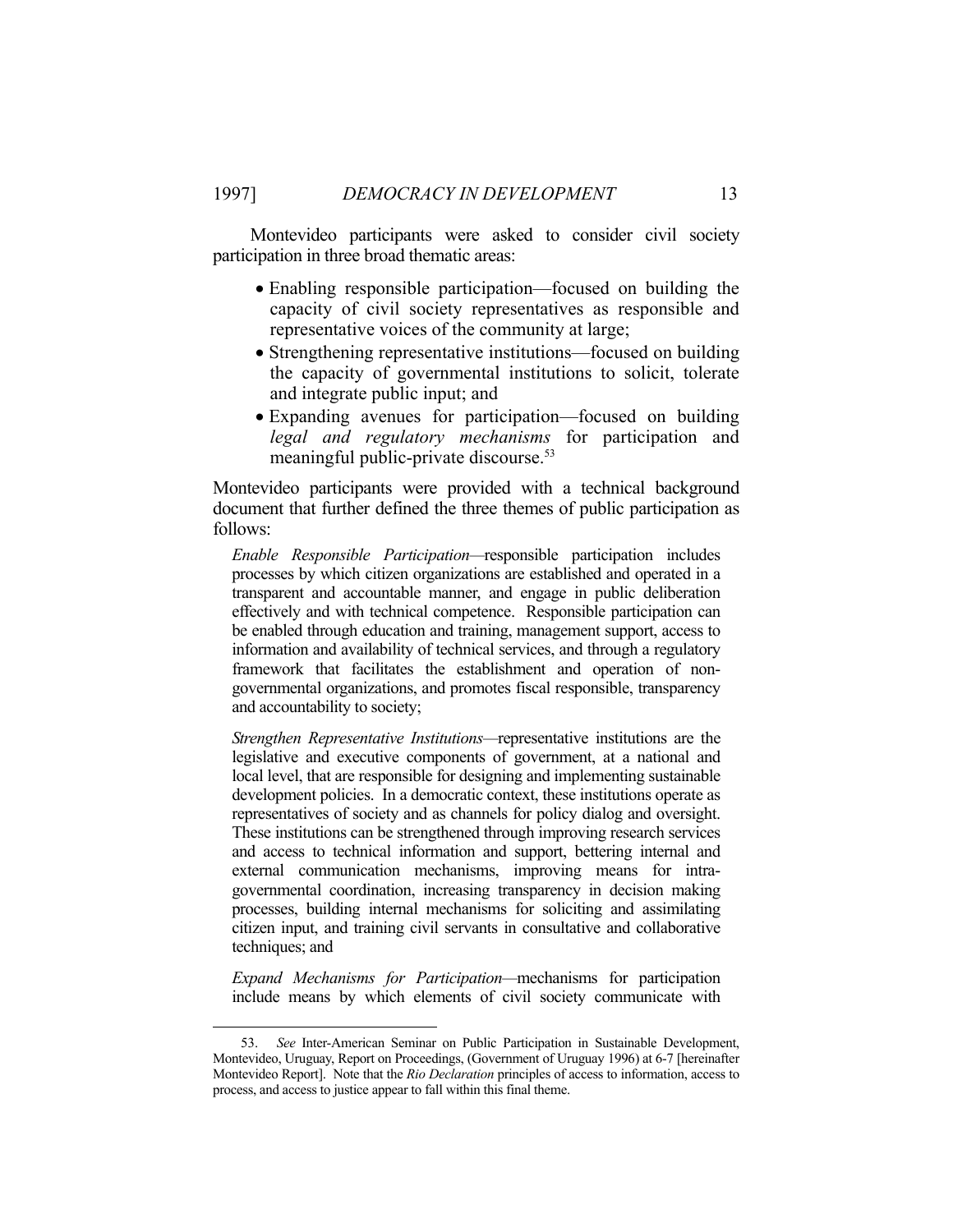government (and with each other) and participate in developing and implementing sustainable development policies. This can include public hearings, notice and consultation rule making, access to information, citizen advisory boards, citizen ombudsmen, judicial review mechanisms, and even the right to organize and operate NGOs in a responsible and accountable manner.54

 Consistent with the emphasis on participation that Montevideo was meant to embody, the planners offered these thematic areas to participants as a proposed agenda, and asked that they accept, reject, or modify the themes accordingly. Through roundtable working groups, Montevideo participants adopted the three themes and expanded their definitions, identifying areas of importance and priorities for action.<sup>55</sup>

### *E. Santa Cruz*

 The results of Montevideo were reported to the Bolivia Summit preparatory committees, and during the final preparation process the results of Montevideo were incorporated and endorsed by reference in the Declaration and Plan of Action. The *Declaration of Santa Cruz de la Sierra* endorses civil society participation in decision-making in several areas and includes a commitment that the signatories from the thirty-four democracies of the hemisphere: "[w]ill support and encourage, as a basic requisite for sustainable development, broad participation by civil society in the decision-making process, including policies and programs and their design, implementation, and evaluation."56

 The *Santa Cruz Plan of Action for the Sustainable Development of the Americas* integrates participation concerns into each of its five substantive areas, including commitments:

• in the Health and Education area:

"Strengthen programs to increase access to safe drinking water, control and improve air quality, and upgrade health conditions with a view to reducing mortality and morbidity among children and mothers, and establish environmental quality standards with the participation of civil society."57

• in the Sustainable Agriculture and Forestry area:

"Develop appropriate mechanisms to promote opportunities for public participation in the sustainable management of forests,

 <sup>54.</sup> *See id*.

 <sup>55.</sup> *Id.* at 8-16.

 <sup>56.</sup> Declaration of Santa Cruz de la Sierra, Dec. 7, 1996, at 12, para. 8 [hereinafter Santa Cruz Declaration].

 <sup>57.</sup> Plan of Action for the Sustainable Development of the Americas, Dec. 7, 1996, pt. II.1, Initiative 1 [hereinafter Santa Cruz Plan of Action].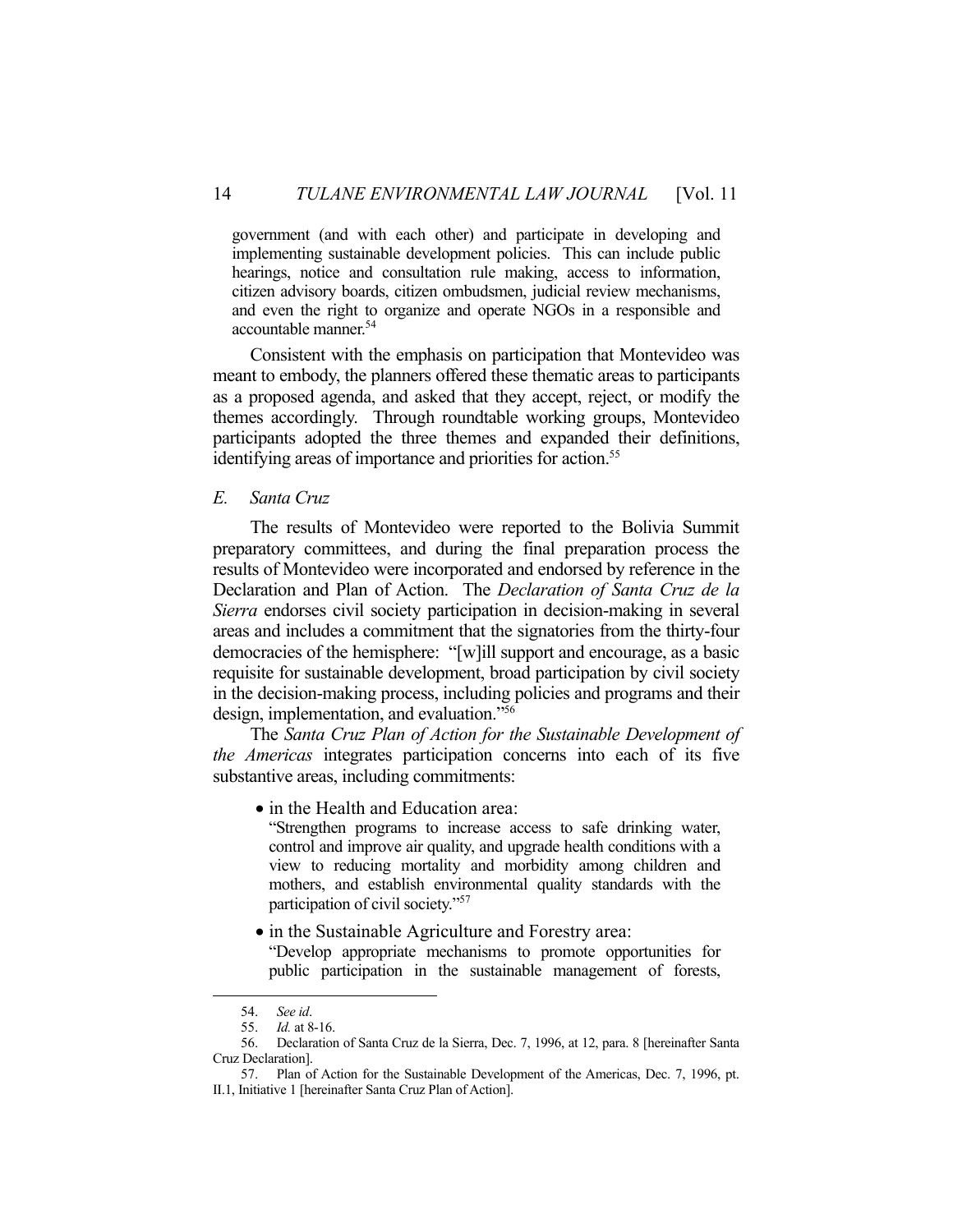including on the part of indigenous and local communities, whose culture and needs should be respected and supported."<sup>58</sup>

- $\bullet$  in the Sustainable Cities and Communities area: "Develop legal, financial, and institutional frameworks which support local government involvement and facilitate private-sector participation in the financing and delivery of urban services and improved environmental management."59
- $\bullet$  in the Water and Coastal Resources area: "Promote public participation in the planning and decision-making process related to water resources. Public participation could be enhanced through education and awareness programs in schools and local communities. Where appropriate, establish public-private partnerships to promote programs that encourage compliance with laws and the adoption of mitigation measures to address water resources issues."60
- in the Energy and Minerals area:

"Encourage hemispheric, regional, and cross-border energy and mining cooperation by sponsoring consultations among the public and private sectors and civil society on specific issues relating to policies, trade measures, laws, tariffs, regulations, research, and institutional structures."61

 As with *Agenda 21* and the *Miami Plan of Action*, the heads of state in Bolivia stopped short of specific recommendations for concrete action at the state level. Instead, the *Santa Cruz Plan of Action* calls for the formulation of a hemispheric "strategy" for participation—presumably one that will include options and priorities for state-level action. In language initially proposed by the delegation from Chile and endorsed by several other delegations during the summit preparation process,<sup>62</sup> the *Santa Cruz Plan of Action*: "[e]ntrust[s] the OAS with assigning priority to the formulation of an *inter-American strategy for the promotion of public participation in decision-making for sustainable development*, taking into account the recommendations of the Inter-American Seminar of Public Participation held in Montevideo in 1996."63

 The Heads of State called for this Strategy to "promote the exchange of experiences and information ... with regard to the formulation,

 <sup>58.</sup> *Id*. Initiative 19.

 <sup>59.</sup> *Id*. Initiative 40.

 <sup>60.</sup> *Id.* Initiative 53.

 <sup>61.</sup> *Id*. Initiative 63.

 <sup>62.</sup> Interviews with delegates and Summit preparation technical personnel in Washington, D.C. (Nov. 1996).

 <sup>63.</sup> Santa Cruz Plan of Action, *supra* note 57, pt. III.4, para. 15 (emphasis added).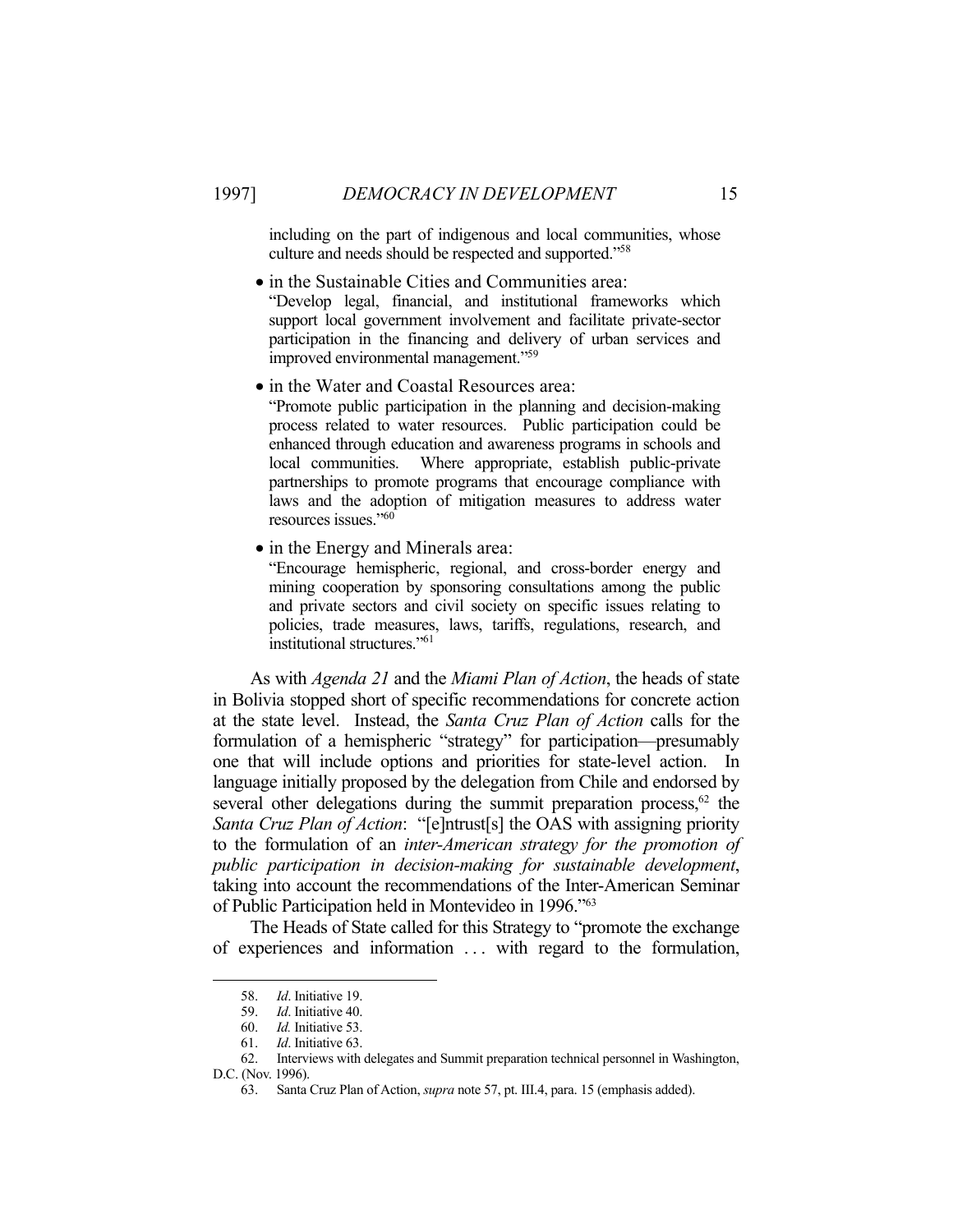implementation, and improvement of sustainable development, policies and programs, legal and institutional mechanisms . . . training programs, and consultation processes used at both the national and regional level."64 The Bolivia Summit documents thus represent an important departure from previous multilateral pronouncements about public participation. While there is still no commitment to concrete action at a state level, there is an initiation of a process that may lead to concrete recommendations and, possibly, commitments. By calling for the OAS to "formulate" a "strategy," the *Santa Cruz Plan of Action* set in motion a process that will result in a specific concrete set of recommendations for action at a hemispheric and state level. Moreover, by referencing Montevideo and specifically calling for the consideration of "policies," "programs," and, significantly, "legal and institutional mechanisms,"<sup>65</sup> the Bolivia Summit documents appear to be inviting specific and concrete proposals for institutional and legal reform within the proposed strategy.

 Whether such concrete proposals emerge from the ensuing process, and whether those proposals are ultimately endorsed in subsequent hemispheric meetings or applied at a national level remains to be seen. At the very least, Santa Cruz has given root to a new and focused dialog about how laws, institutions, and broader societal policies can be changed to integrate participatory democratic principles into the development process in the Western Hemisphere. This dialog alone is bound to stimulate progress at least among those countries looking for a meaningful way to integrate their citizens into their development path. It may also lead to some new and innovative commitments at a multilateral level that will raise the baseline for participatory development in the region. As the following section describes, important steps are already being taken to give life to the Bolivia mandate on public participation, and these steps are already having profound and possibly lasting consequences.

## II. THE FORMULATION OF A STRATEGY FOR PARTICIPATION—THE MIAMI **CONSULTATION**

 The Organization of American States wasted no time in accepting the Bolivia mandate on public participation. Less than sixty days after the Summit, on February 5-7, 1997, a group of experts met at the North-South Center of the University of Miami to discuss the *Santa Cruz Declaration* and *Plan of Action*, and to discuss priorities for and mechanics of formulating an Inter-American Strategy for Participation

 <sup>64.</sup> *Id*. para. 16.

 <sup>65.</sup> *Id.*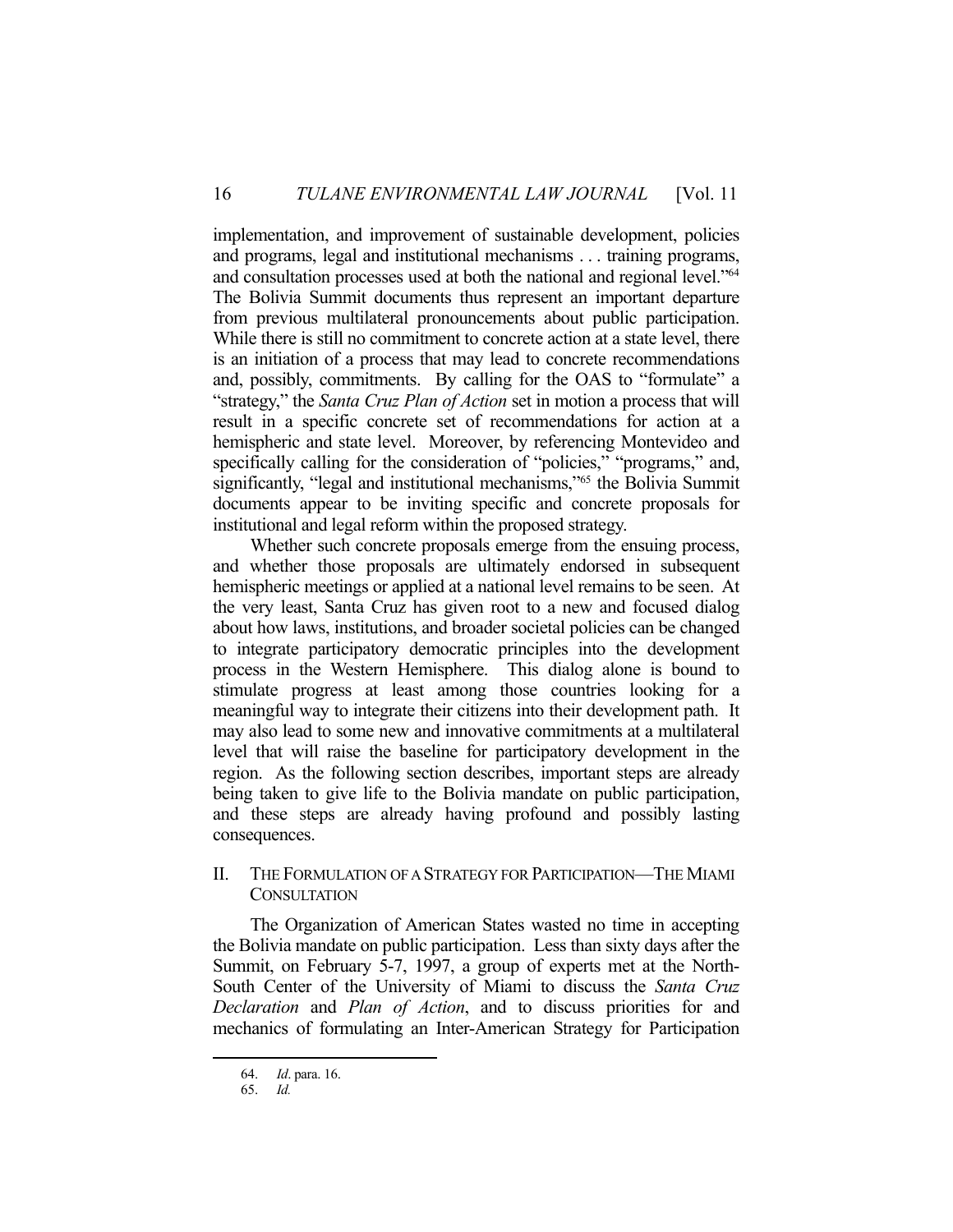(ISP).66 The experts consisted of lawyers and other professionals from governments, NGOs, and multilateral funding institutions.

 The expert group generally agreed that the ISP itself would need to be formulated through an iterative and transparent process that may take twelve to fifteen months and that the technical elements of a strategy will have to be reviewed and approved at the political level by the governments of the hemisphere. The group thus focused both on the steps needed to formulate the ISP and the potential of the strategy itself.

 The experts reviewed and assessed the mandates of Santa Cruz and earlier multilateral commitments and the working committee reports and results of the Montevideo Seminar on Public Participation for Sustainable Development. Based on these commitments, and a discussion of technical, logistical, and political issues in implementing an effective strategy, participants identified priority issues that should be considered as an ISP is formulated for the hemisphere. These issues, identified as "Considerations in Formulating a Strategy for Participation," include:

- Look for common problems and solutions
- Think of all the Americas (not just south)
- Look for concrete actions

- Think of all elements of civil society (not just national level NGOs)
- Recognize differences between states (and limitations of various states)
- Consider all levels and sectors of government
- Try to support initiatives arising from civil society (not top down)
- Stay focused on the five Santa Cruz areas of concern
- Consider each country's culture of participation
- Stay focused on environmentally-sustainable development (not broader civil society issues) $67$

 <sup>66.</sup> In fact, the OAS had planned ahead for the Miami meeting. As soon as language relating to ISP formulation was inserted in the draft of the *Santa Cruz Plan of Action*, the OAS Unit for Sustainable Development and the Environment developed plans for an expert consultation on Public Participation in Miami following the Summit. Under a "no regrets" approach, the Unit planned to have the experts consult on participation generally if the draft language did not survive intact, and to consult on Bolivia follow-up if the plan of action was adopted as drafted. The Unit had secured funding for the Miami meeting from USAID and the Global Environment Facility even before the December Summit.

 <sup>67. &</sup>quot;Participants recognized that the definition of sustainable development accepted in Santa Cruz is not focused solely on the *environmental* sustainability of development. At the same time, environmental issues may serve to energize and motivate civil society because environmental concerns are often concrete and tangible for citizens at a local level.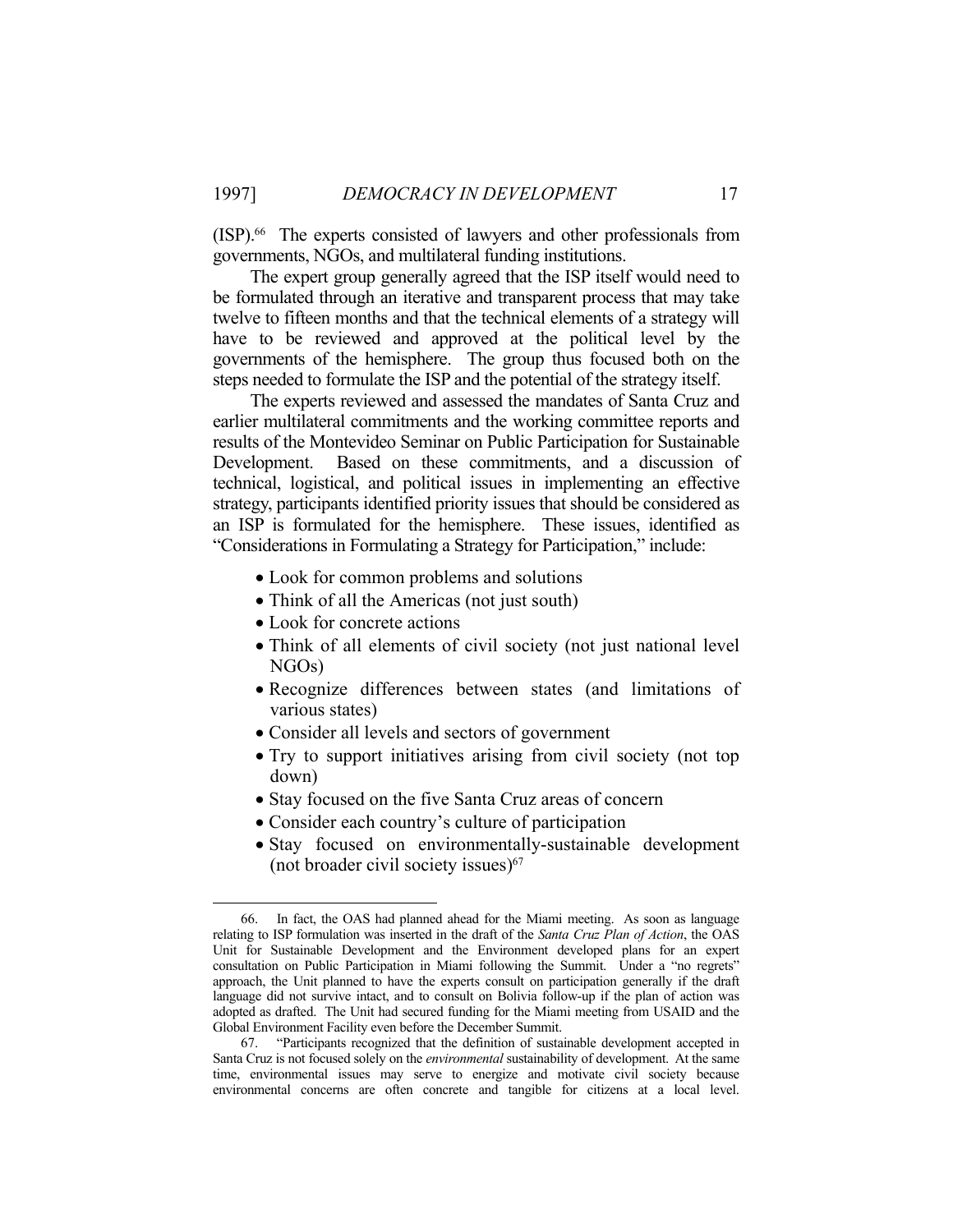- Balance the three Montevideo themes (enabling participation, strengthening representative institutions & expanding avenues of participation)
- Focus at the policy and decision-making level.<sup>68</sup>

 In addition, the expert group in Miami agreed that the ISP should focus on four priority areas:

- 1. Legal and Institutional Frameworks;
- 2. Systems for Gathering, Sharing, and Disseminating Experiences and Information about Participation;
- 3. Capacity Building for Public and Private Sectors;<sup>69</sup> and
- 4. Consultative Fora (as a mechanism):
	- a) to further develop the ISP; and
	- b) to demonstrate successful civil society integration in development decision-making.<sup>70</sup>

 The Miami experts also sought to identify activities that should be undertaken within these four priority areas, both in the formulation of the ISP itself (ISP Formulation Priorities) and as elements of an ISP that might be presented for review and approval at the hemispheric political level (ISP Priorities).<sup>71</sup>

 Within the first priority area, legal and institutional frameworks, the Miami experts identified the following priorities:

#### *ISP Priorities*

At the *hemispheric* level

 Develop a forum for consultation and follow-up on civil society participation within OAS

Environmental policy-making processes may thus serve as uniquely appropriate demonstrative models for engaging civil society in sustainable development in a positive and concrete manner." E. Dannenmaier & Z. Girón, *Report on Miami Consultation* (OAS Technical Document) (February 1997) at 3 n.7 [hereinafter *Miami Consultation Report*].

 <sup>68.</sup> *See id.* at 3, fig. 2.

 <sup>69.</sup> *Id.* at 4. The expert group discussed at length the appropriate focus of capacity building efforts, and it was ultimately agreed that both public and private sector actors would benefit from such efforts. Some participants maintained that the ISP should focus on building capacity among elected officials and public servants as a priority, as an Inter-American strategy "may be uniquely suited to making progress in this area, where other programs have sought to focus on civil society sectors." *Id*. at n.10.

 <sup>70.</sup> *Id.* at 4, fig. 3.

 <sup>71.</sup> The expert group recognized that the ISP is to serve as "a strategic planning tool—an outline for how the countries of the hemisphere will reach the goal of greater meaningful citizen participation," and "how the OAS and other institutions of the Inter-American system will open up to civil society." *Id*. at 5.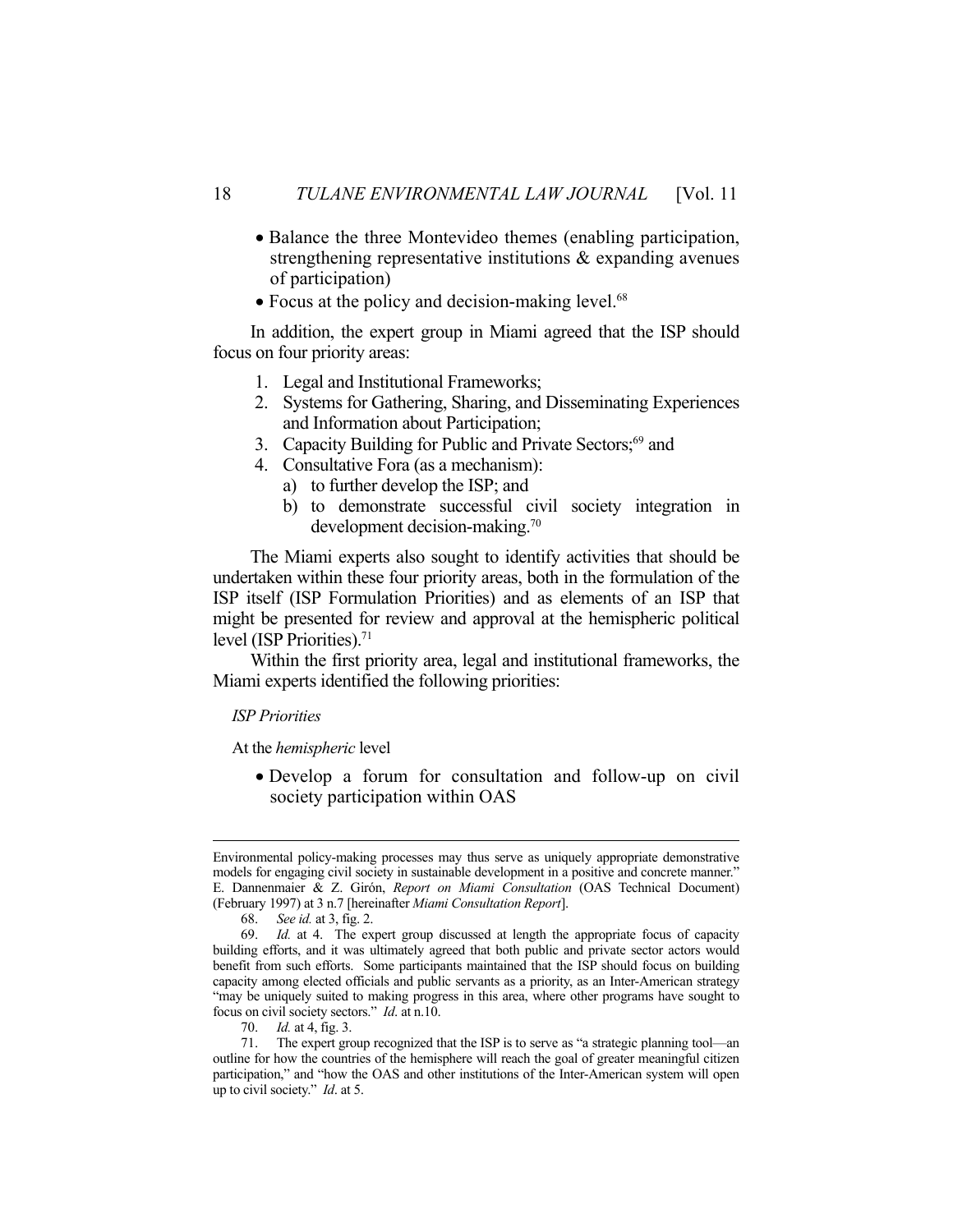- Create position(s) for civil society representative(s) within the OAS
- Create and strengthen fora for participation in sustainable development issues within other hemispheric multilateral agencies
- Present and review report on the status of laws on civil society participation in environmental decision-making

At the *national* level

- Report on institutional status of "National Sustainable Development Councils" and redefine their functions where necessary
- Develop the basis for presenting periodic national reports on the state of civil society involvement in sustainable development decision-making
- Strengthen legislation on civil society participation in sustainable development, especially concerning:
	- Norms for notice and consultation on environmental policies at the local, regional, and national level
	- Rules for access to information
	- Mechanisms for access to administrative and judicial fora
	- Financing and operating Civil Society Organizations

#### *ISP Formulation Priorities*

At the *hemispheric* level

- Define institutional focal points in the OAS to manage and support ISP formulation
- Establish and implement inter-agency coordination mechanisms among concerned donors and bilateral or multilateral organizations
- Develop framework and charter for ISP
- Designate focal points within "National Sustainable Development Councils" for consultation on formulation of ISP

At the *national* level

• Prepare report(s) on the status of laws on civil society participation in environmental decision-making $^{72}$ 

 <sup>72.</sup> *Id.* at 5-6, fig. 4.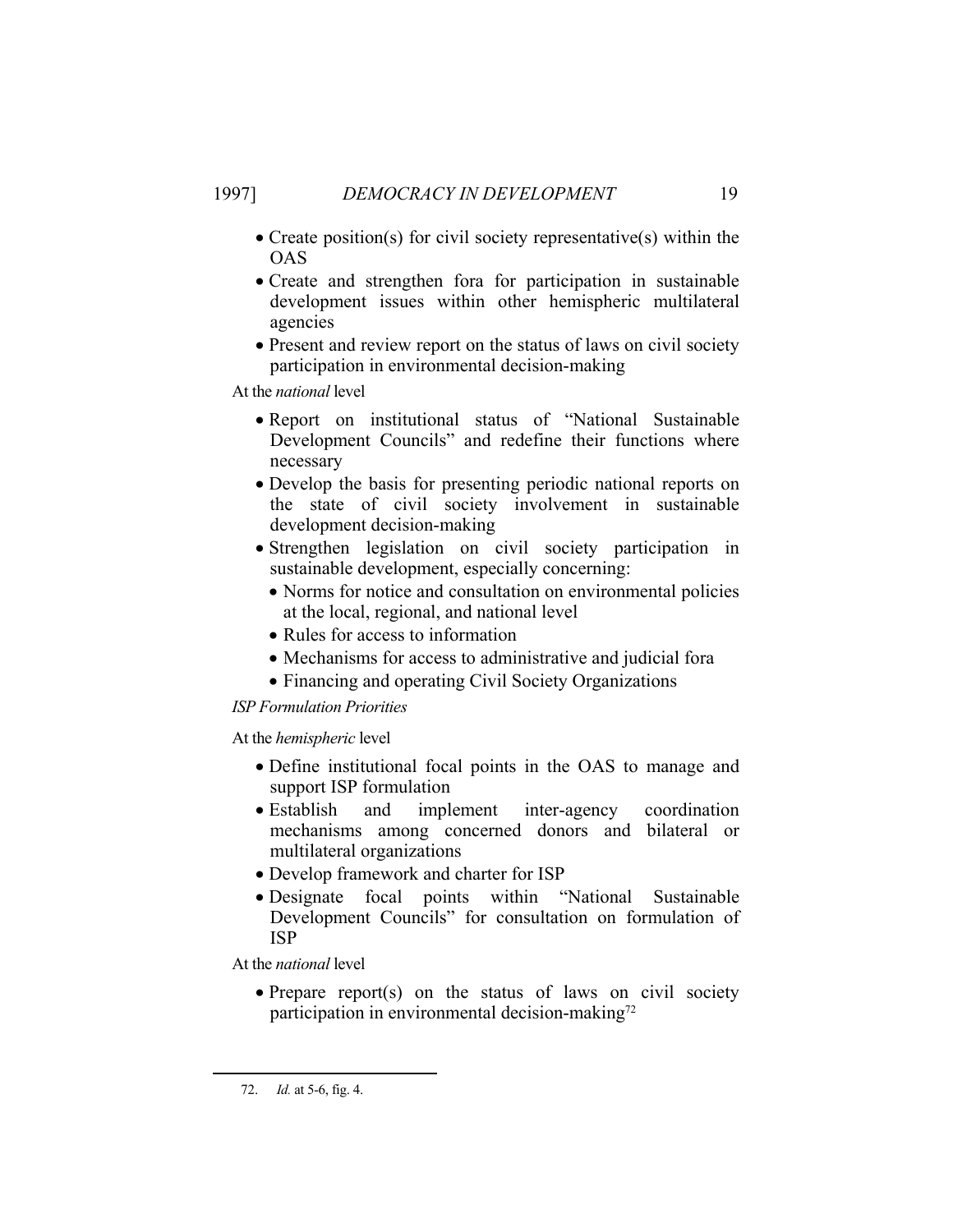The results of the Miami Consultation formed the basis for a new OAS program to formulate the ISP called for in Santa Cruz. In mid-1997, OAS received funding for this program from the Global Environment Facility (GEF) and the U.S. Agency for International Development (USAID), and work has begun on specific elements, including the legal and regulatory component.

#### III. ASTRATEGY FOR PARTICIPATION—LEGAL POLICY PRIORITIES

 The very purpose behind the iterative development of an ISP is to assure that the strategy is informed by experiences and lessons learned at a local and regional level in recent years. For this reason, the suggestions provided here are necessarily preliminary suggestions that should be tested against the experience and conclusions highlighted through the ISP process. With that caution, the following suggestions are offered.

#### *A. Definitions*

<u>.</u>

 The phrase "public participation in sustainable development decision-making" should be subject to a common definition. As straightforward as it may seem, almost every element of the phrase has been disputed at some point during the process leading to the call for an ISP.

While "public" is often used to distinguish government, or publicsector, from nongovernment, private sector, in this context it is meant to include all nongovernmental, nonmilitary actors, individually or collectively, directly or through their (nongovernmental) representatives—including formal and informal nongovernmental and grass roots organizations, communities, business and industry associations, trade groups, labor organizations, and student groups. While indigenous people (or people*s*, as Canada has insisted throughout the Summit process) $73$  present a unique set of concerns because of their differing constitutional status in the countries of the Americas and because of their unique claim to sovereignty in some cases, they should also be included as members of the public entitled to consultation in policy decision-making where their interests are affected in the context of national or local decisions.

If this list excludes any nongovernmental and nonmilitary $74$  entity, it should be deemed included for purposes of a working model of the

 <sup>73.</sup> Interviews with delegates to Summit preparatory meetings in Miami, Florida (Feb. 7, 1997).

To say that the military is not a part of "civil society" is not to suggest that military representatives have no place in development policy dialog. Military sites and activities have a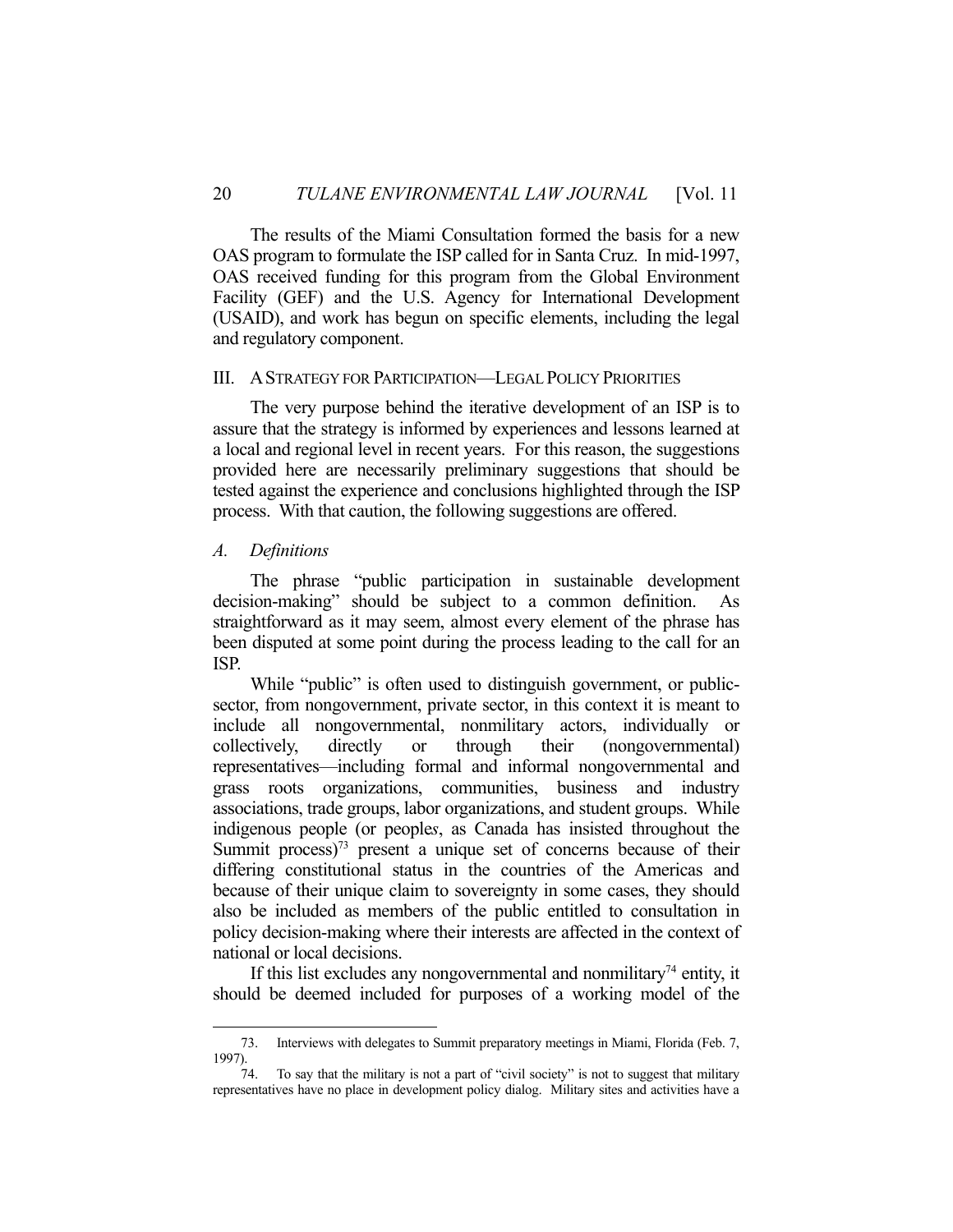public. The point is to cast the net broadly and reach any representative of any identifiable interest or potential interest. Processes can later be designed to assure fairness and equity so that a given interest group is not over-represented or double-counted, but the definition should begin broadly and inclusively.

 The term "participation" presents a more difficult definition because the manner and degree of inclusion in any decisional process will vary depending on the subject, the legal framework, and the political and social context of a decision. Participation should thus be understood to include the full range of options that engage and integrate the public into the process of making or implementing a policy choice. The *Rio Declaration* provides a useful point of departure by emphasizing access to information, access to process, and access to justice as the means by which participation is made effective.<sup>75</sup> It is also an important reminder that participation can sometimes be as basic as being informed about the facts that underlie a decision. At the other end of the spectrum is the United States Administrative Procedure Act,<sup>76</sup> which mandates that public input into decision-making must not only be received, but also somehow considered before a final decision is made.<sup>77</sup>

 It should be noted that, even in the most representative democracy, it is the government that must ultimately make and implement a decision hopefully based on its perception about what is in the public good. Likewise, in the international context, representatives or agents of governments must also make decisions based on their perception of the interests of their client states (informed, in theory, by the interests of their respective citizens). The most that civil society representatives can hope for is to be consulted and heard during the decision-making process and to have their ideas fairly considered by governments. While some of these representatives might wish to see their ideas or proposals directly reflected in national or multilateral decisions, such a result might well be

very large potential impact on the environment and natural resources and should be subject to regulation and control just as a commercial enterprise (of course, with due consideration for confidentiality and national defense concerns). In addition, some countries have engaged the military directly in environmental enforcement and compliance activities. For example, Nicaragua, Paraguay, and Venezuela each have a role for the military in monitoring and guarding designated protected areas. While the recent history (and to some extent, the present reality) of the military's role in the region warrant caution in integrating the armed forces into policy dialog, the time has come to constructively engage responsible military officers, as one of many relevant government actors, in sustainable development decision-making.

 <sup>75.</sup> *See supra* note 26 and accompanying text.

 <sup>76. 5</sup> U.S.C. §§ 551-559, 701-706 (1996).

 <sup>77.</sup> *See, e.g.*, *id.* § 553 (requiring agencies to provide notice of proposed rule making to allow interested parties to submit comments and to consider "relevant matter presented").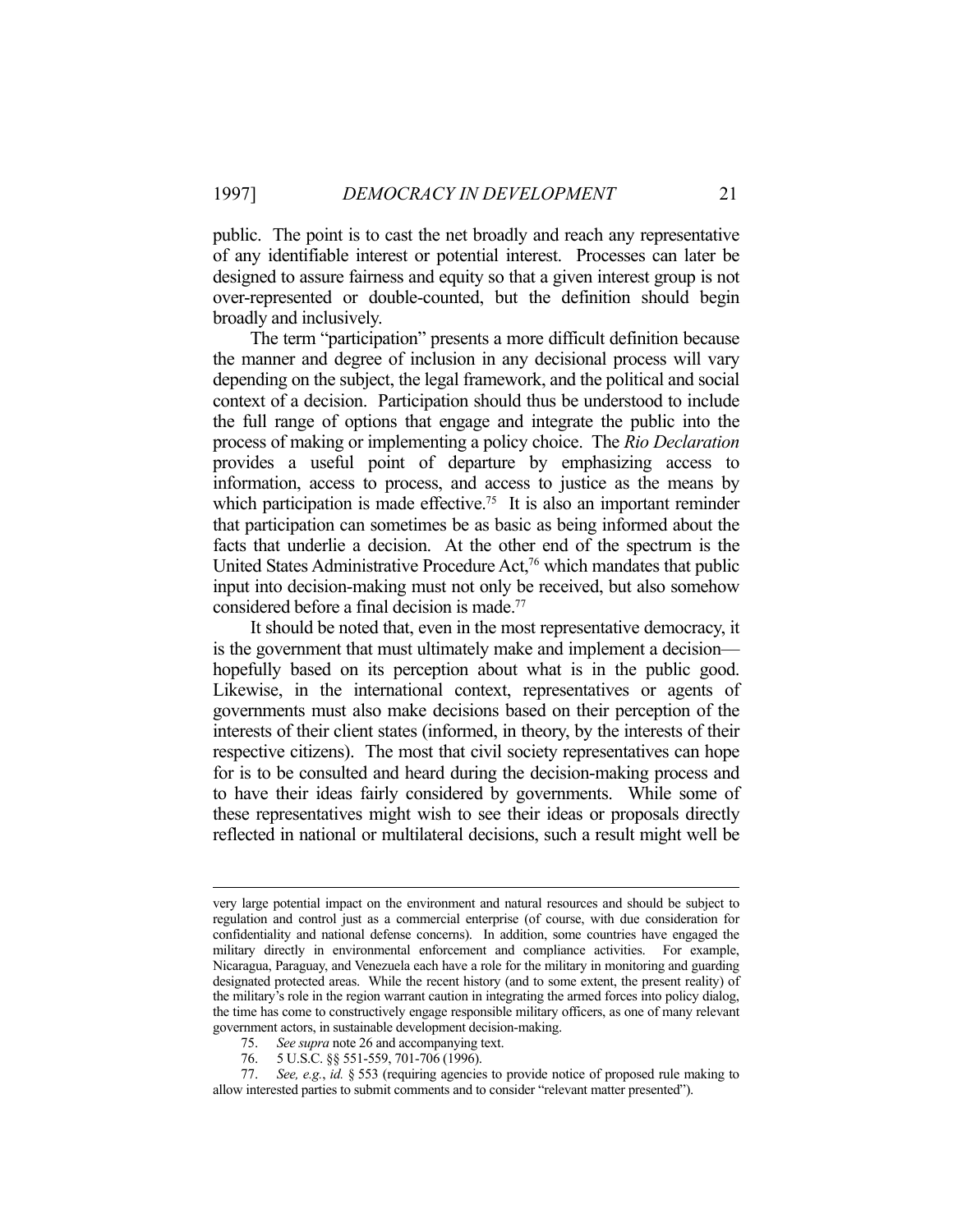a distortion of the democratic process where other voices are less apparent but equally interested in the outcome.

The term "sustainable development" is likewise subject to much debate, and no single definition seems to have emerged. For the purpose of the Inter-American Strategy for Participation, the definition ultimately adopted for the Bolivia Summit must suffice, because it is that definition which provides the scope for the ISP. "Sustainable development" as defined for the Bolivia Summit encompasses development that is sustainable in the environmental, social, and political contexts.<sup>78</sup>

Finally, "decision-making" is meant to be a short-hand reference to formulating, implementing, and enforcing policies and decisions. Again, the Rio notion of access to both process and justice can be viewed as a point of departure. The public should be consulted and integrated into the process of formulating and shaping development policy, including the laws and regulations that provide a framework for that policy. In addition, the public should have access to mechanisms of justice, as defined in a national context, in order to assure that policies, including laws and regulations, are implemented and enforced.

 In the context of preparing for the April 1998 Summit of the Americas II in Santiago, Chile, one government representative to the Summit Implementation Review Group (SIRG) surprised his counterparts by objecting to language that called for engaging civil society in "decision-making."79 Despite the fact that earlier Summit language and *Agenda 21* specifically use the term, this representative insisted that the wording be changed. Claiming to act upon strict instructions from his capital, the representative argued that decision-making is solely the government's province as a matter of constitutional law and that his president could not sign a document that purported to relinquish this authority to civil society.<sup>80</sup> When reminded that his president had just signed such a document at the Santa Cruz Summit, the representative reportedly claimed that this must have been a "mistake."

 Of course, it is the government's role and ultimate responsibility to make final policy decisions. Engaging civil society organizations as partners in the process does not diminish that role nor relinquish that responsibility. It is not clear what animated the government representative on this occasion, but the argument that civil society cannot be engaged in "decision-making" in a constitutional democracy—as a constitutional matter—appears specious. Nevertheless, with deference to

 <sup>78.</sup> *See, e.g.*, Santa Cruz Declaration, *supra* note 56, para. 10.

 <sup>79.</sup> Interviews with SIRG representatives in Washington, D.C. (December 1997).

 <sup>80.</sup> *Id*.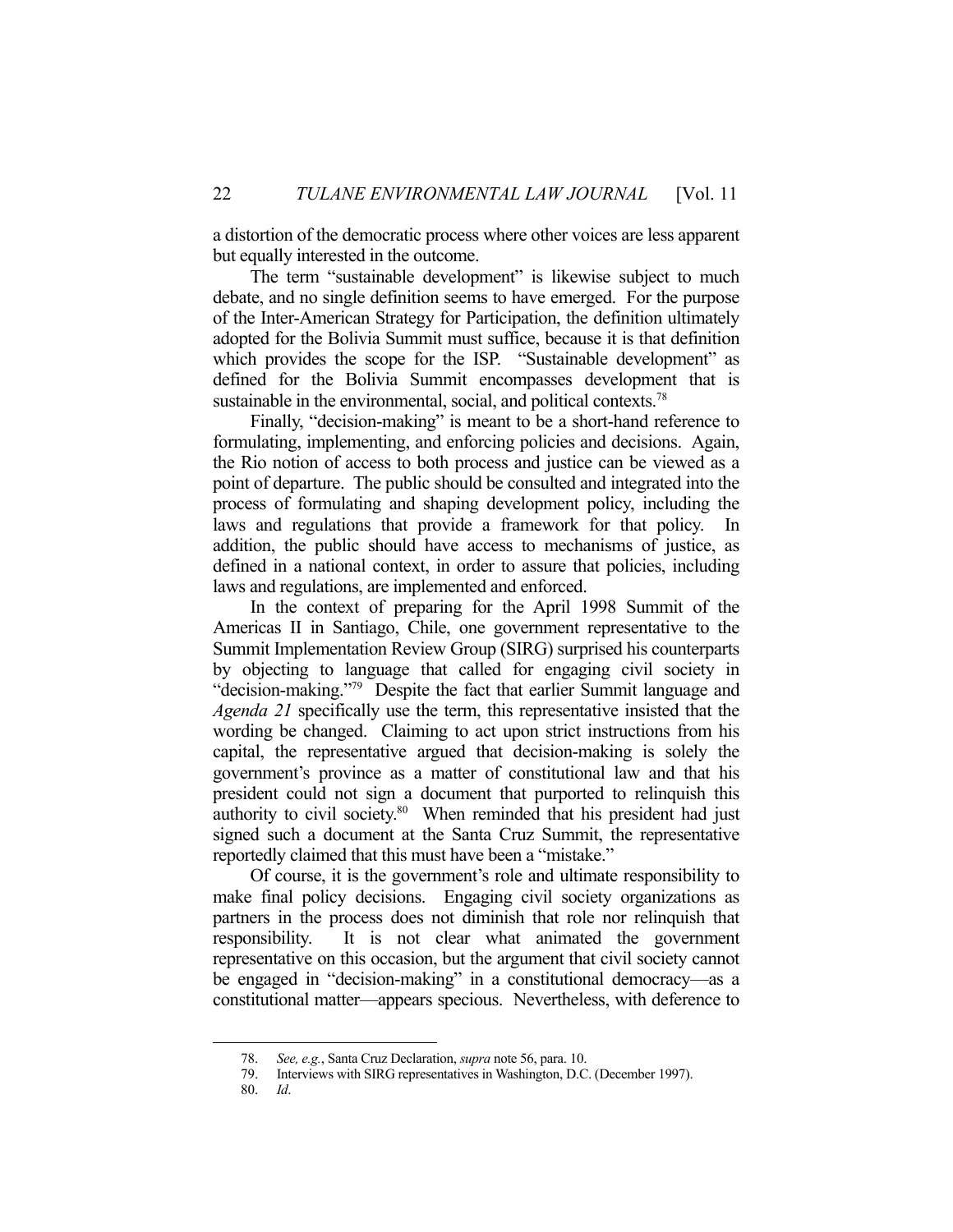the juridical subtlety inherent in the argument, it may be useful to bear in mind that the term "decision-making" refers to a process, not an ultimate decisional responsibility. Citizens should be a part of the process of making rules and regulations and the process of judicial review. Apart from the judicial practice of granting a jury the responsibility of factfinding at trial (remembering that it is the judge who makes findings of law), citizens have a place in discussing, recommending, investigating, and helping to shape policy—but governments alone have the responsibility of making the ultimate decision. The citizens' ultimate recourse for poor decisions is, of course, the ballot box.

#### *B. Recommendations for Action*

 The specific tools, or mechanisms, for engaging the public in decision-making processes must be defined at a national level (or multilaterally, where the process is regional). Yet the range of possibilities falls into the three categories that provided the themes for discussion at the Montevideo Conference: Enabling responsible participation; strengthening relevant institutions; and expanding avenues for participation.

# *C. Enabling Responsible Participation*

 As noted earlier, the genesis for this theme was based on two distinct, and to some extent contradictory, concerns. First was the concern of NGOs that their capacity to be effective in the policy arena, including their ability to organize, find funding, and even their right to exist, needs to be secured. Second was the concern of governments that NGOs are often foreign-financed, unaccountable, and sometimes irresponsible in the positions that they take.

 These concerns relate to the operation and activities of NGOs, which are only one avenue for public participation, but they have helped to crystallize the issue of how the public can be empowered to participate in a responsible and effective manner. The preoccupation with integrating organized nongovernmental groups into decision-making also reflects the reality that such groups are a natural means for participation in a democracy and that increasingly populous and complex democracies are often inhospitable to individual voices (unless amplified by large bank accounts). Thus, the question of how to enable participation often becomes a question of how to enable NGO participation.

 The legal and practical limits on organizing and operating an NGO can be very real and debilitating. In some countries, forming a nonprofit corporation can take months or years, whereas forming a for-profit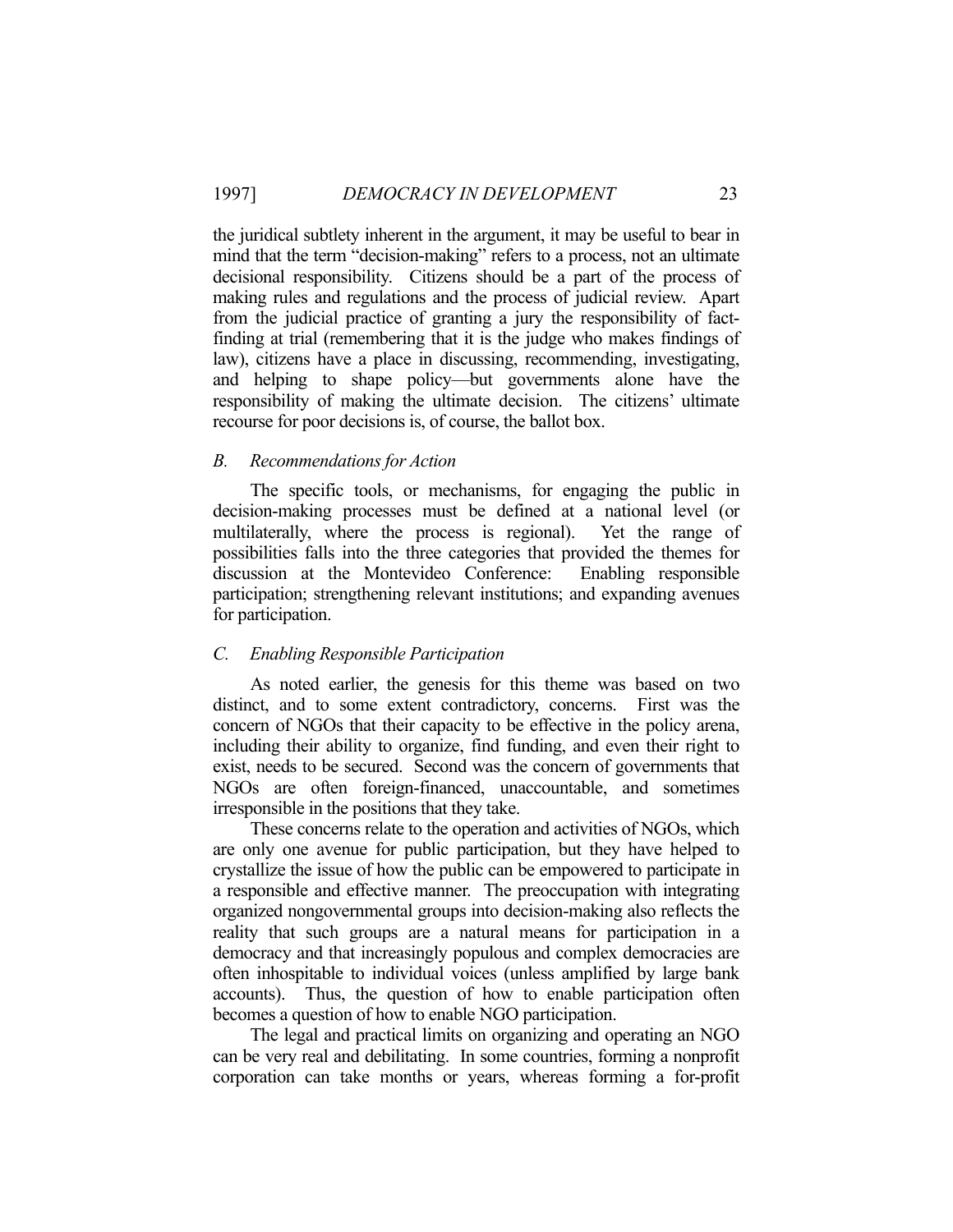corporation takes only days. At the same time, unless nonprofit organizations enjoy some preferred tax status (either limiting their liability to pay otherwise applicable corporate taxes or providing some tax advantage for contributions to the organization), it may be difficult to remain economically viable. Thus, responsible participation could be enabled by establishing mechanisms that simplify the formation of nonprofit organizations and provide some preferred tax status.

 NGOs, and individual citizens, can also be empowered to participate responsibly through access to information and capacity building. Some argue that any sound from the public, no matter how faint or unintelligible, is important. Indeed, in a pure democratic model, this is true. Yet importance does not equate with effectiveness, and it would be unreasonable to appreciate the citizens' voice as if it were a work of art without giving it effective recourse. There must be an effort to assure that the sounds of the people become intelligible and resonant so that they may have maximum effect and import. While there is inherent value in even the most illiterate and inarticulate of opinions, it is one of the functions of an elected government to educate the speaker and make the facts available for him to analyze and articulate.

 Governments can best exercise that function by assuring that the public and its representatives have education and training, not just at a fundamental level, but also with respect to issues surrounding development decisions. The point is not to strengthen elementary education systems—although that is one of the most fundamental needs of a functional democracy—but rather to build programs that will educate citizens on the technical and practical issues raised by sustainable development decisions. Education and training programs may thus be just as important to, for example, a hydroelectric project, as resettlement programs. Needless to say, such efforts must begin sufficiently in advance of a decision to allow for capacity to be built before decisions are taken.

 Equally important is access to information and data that will inform opinions about development. While this is one of the three principles that guide the creation of mechanisms for participation $81$  (the other two being access to process and access to justice), it is perhaps the most fundamental principle when it comes to enabling responsible participation. How can a community, for example, be expected to offer meaningful input into a facility siting decision if they do not have basic data about the operations and byproducts of the facility?

 <sup>81.</sup> *See Rio Declaration*, *supra* note 13, Principle 10.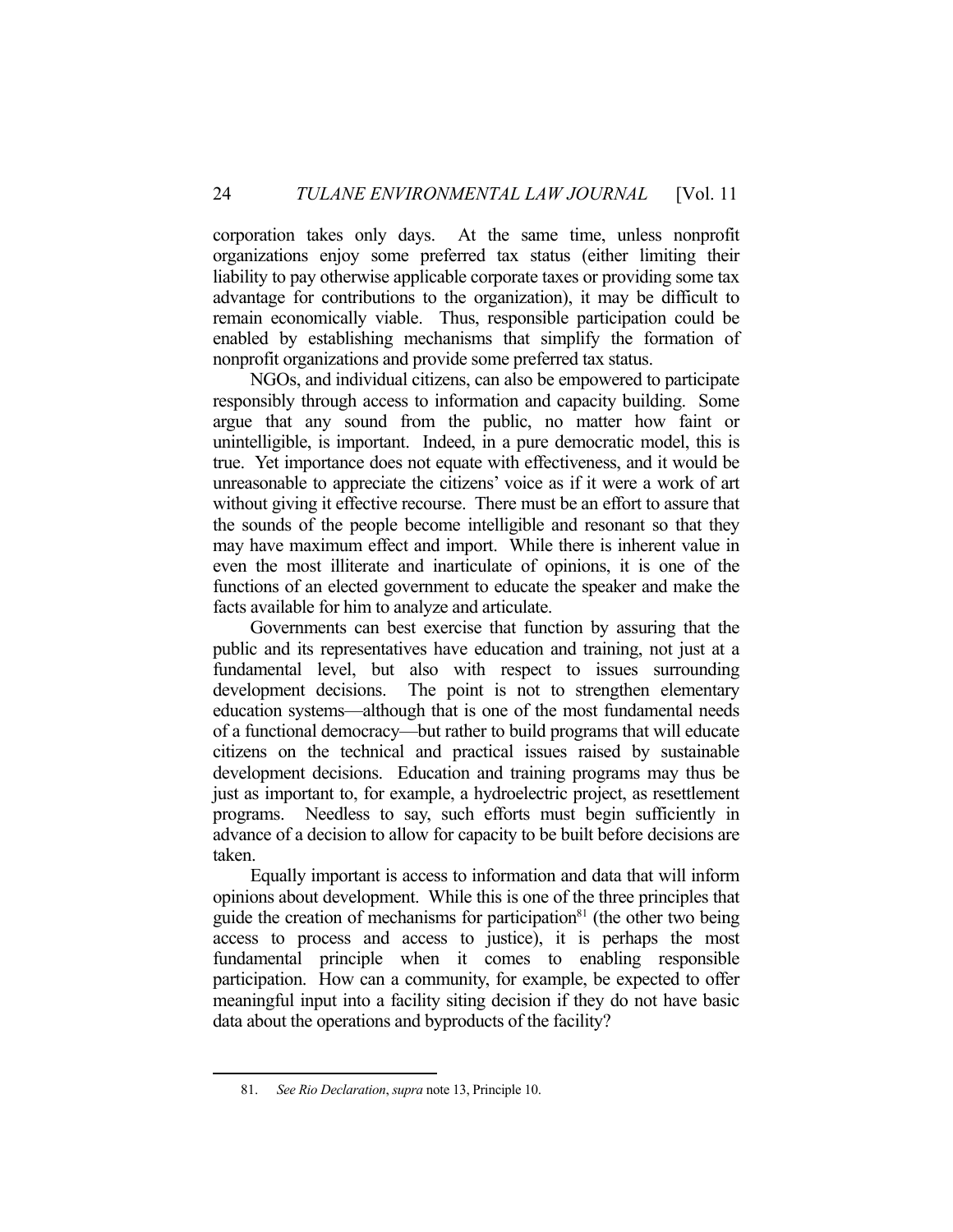As much as some governments may fall back on the idea of "responsible" participation as a defense to the perceived excesses of, and outside influences on, civil society organizations, it is access to information that ultimately assures responsibility. Opinions formed by civil society representatives based on an informed analysis of relevant scientific and technical data are much less likely to be hysterical and unreasonable, two oft-stated government fears. Moreover, informed opinions based on relevant scientific and technical data are more often correct. Governments should welcome the input of civil society when it leads to technically sound decisions.

 As for accountability among nongovernmental actors, it is necessary to consider accountability from a financial versus an ideological standpoint. Governments speak in terms of accountability of NGOs and point to financing issues, $82$  while one gets the impression that some are actually much more concerned about ideological accountability. The concept of the "loyal opposition" has yet to fully take root in some Latin American countries, and NGOs that openly disagree with government policy are accused of being irresponsible on that basis alone.

 Certainly, finances and ideology are linked at a practical level. Individuals and organizations are naturally inclined to feel beholden to the source of their financing, and sometimes the connection between a source of funding and the nature of a group's public position is direct and obvious. Yet policies aimed at promoting responsible participation should remain focused as much as possible on financial rather than ideological accountability.

 In financial matters, organizations that operate on a nonprofit basis may have special tax advantages, and governments should properly establish systems to assure accountability. This includes accountability to donors for responsible funds management consistent with stated organizational goals or with the conditions of a specific gift. It also includes some measure of accountability to society as a whole because of the privileged status that a tax advantage may offer.<sup>83</sup> This broader

 <sup>82.</sup> See, for example, the United States proposal prior to the Miami Summit of the Americas to pursue "an integrated program [that] would include a model legal/tax framework for the operation of NGOs . . . ." *Fourteen Summit Agenda Initiatives Presented by the United States to Governments of the Hemisphere*, *reprinted in* Rosenberg & Stein, *supra* note 50, at 4.

 <sup>83.</sup> Indeed, part of enabling responsible participation is providing certain tax or other advantages to political interest groups, academic institutions, or other noncommercial organizations so that they may thrive on local support for their ideas, without the need to rely upon commercial activities or "outside" donors.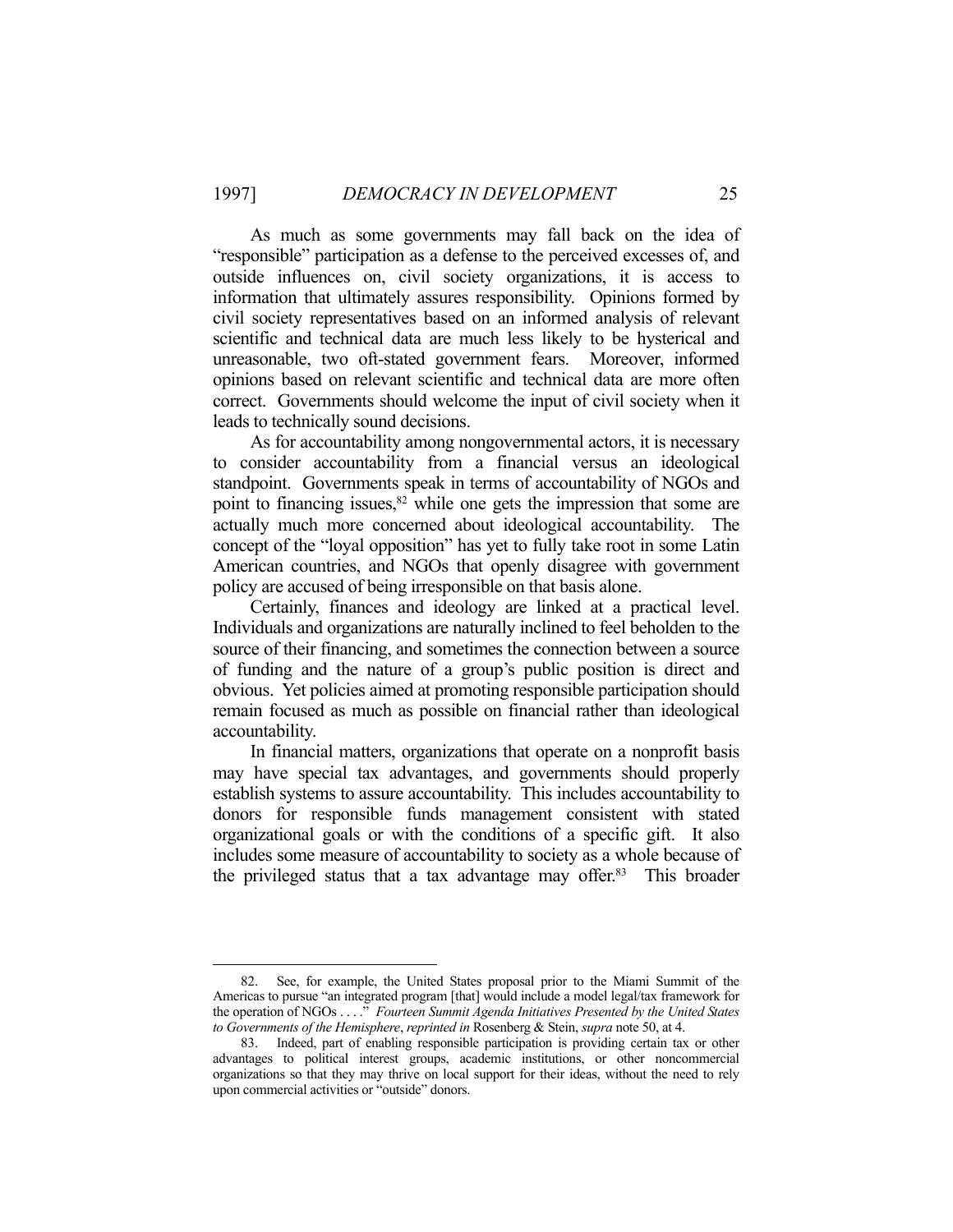accountability may begin to trench upon ideological concerns and should be approached cautiously.<sup>84</sup>

 In ideological matters, there should be no effort to make members of civil society organizations accountable to governments. In fact, the democratic model holds just the opposite. It is governments that owe their ideological accountability to the people.<sup>85</sup> Instead, civil society organizations are accountable either to their constituencies or to their principles. Membership-based organizations, or organizations that claim to be representative of one or another interest group, gain their legitimacy from representing an identifiable sector or group of society. Other policy groups or academic organizations gain their legitimacy from their principles or the power of their intellectual output.<sup>86</sup>

 Both types of groups have a place in the policy debate, although elected governments will often pay more heed to membership organizations for obvious reasons. In any event, the responsibility of these nongovernmental actors with respect to this type of ideological accountability should be limited to rules that promote transparency of mission. This will aid in financial accountability and in a broader understanding of an organization's place within society and the political arena, without limiting a group's mission or attempting to influence its ideology.87

 Thus, an effort must be made to enable responsible participation, not as a means of limiting or controlling organizations perceived as irresponsible, unaccountable, or subject to "foreign influence;" but as a means of promoting responsibility through the application of relevant scientific and technical knowledge and information to the problems of development. At the same time, efforts should be made to encourage the formation and operation of NGOs that can promote education and

 <sup>84.</sup> For example, the Ku Klux Klan and the Red Cross are both NGOs. While one might imagine a government wishing to confer certain advantages on one over the other because of their distinct missions, the distinctions are usually far less obvious.

 <sup>85.</sup> Again, it is important to recognize that civil society organizations are but one measure of public opinion, and not in any sense a surrogate for the *polis*. *See supra* note 8 and accompanying text.

 <sup>86.</sup> While it might be difficult to categorize an environmental group that represents, for example, endangered species in one of these two categories, they can be placed in the second principle or intellectual category for the sake of discussion because their representation is more a matter of principle than the consent of their constituency.

 <sup>87.</sup> *See* Norman Uphoff**,** *Why NGOs are not a Third Sector: A Sectoral Analysis with Some Thoughts on Accountability, Sustainability and Evaluation*, *in* NON-GOVERNMENTAL ORGANIZATIONS—PERFORMANCE AND ACCOUNTABILITY—BEYOND THE MAGIC BULLET ch. 2 (Michael Edwards & David Hulme eds., 1996) (discussing NGO accountability to their constituencies, as opposed to their governments).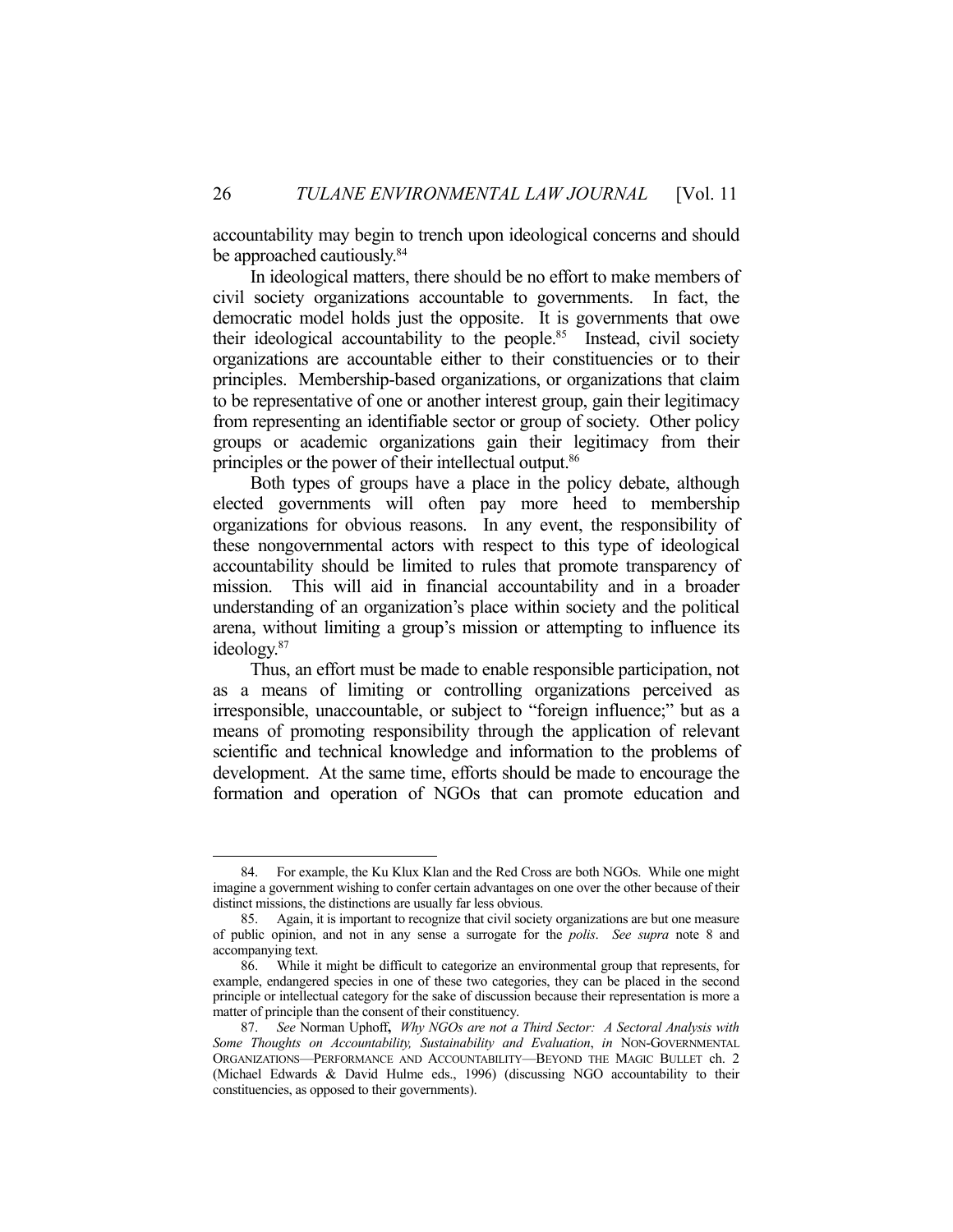information sharing as well as research and advocacy, while assuring fiscal responsibility and mission transparency.

#### *D. Strengthening Representative Institutions*

 While this second Montevideo theme was originally intended to focus on governments as representative institutions,<sup>88</sup> participants at the conference working group on the theme ended up making recommendations for strengthening both nongovernmental and the governmental sector. The strengthening of nongovernmental actors has been treated under the "Enabling Responsible Participation" section because efforts to strengthen nongovernmental actors should focus on enabling and some separate focus should be reserved for the government and for public servants.89

 With this focus in mind, the principal concern is to build government institutions (including the individuals within those institutions) that are open to and tolerant of discourse and capable of sorting through and applying the input that is received in the course of dialog with civil society.

 Government tolerance is an attribute that is fundamental for any dialog to work. While all parties concerned have to be willing to accept the give and take of a discussion, and accept that contradictory opinions and agendas will be voiced, it is the government actor who must keep the dialog open despite the discord. More than one government official has been ready to shut off the discussion, ignore the input, or refuse to answer questions when civil society members got particularly strident, intransigent, or even abusive. But the "public space" must remain open, even to serious discord, if more difficult problems are going to be resolved through democratic means. Moreover, government actors must find a way to apply what is learned, even if the learning is sometimes painful, and select a policy that reflects the most appropriate path in light of all the input.

 <sup>88.</sup> *See* Montevideo Report, *supra* note 53, at 7.

The reasons why the Montevideo working group chose to emphasize nongovernmental as well as the governmental sector are not entirely clear. It may have emanated from a desire to avoid singling out governments as needing to be strengthened—exacerbated by the fact that the working group members were not privy to the proceedings of a separate working group focusing specifically on civil society strengthening (or enabling). While this diplomatic, as well as practical, solution makes sense in the context of the second theme viewed on its own, I maintain that these concerns are readily addressed when all three themes are viewed as a whole one dealing with nongovernmental enabling (a concept which includes strengthening); one dealing with governmental strengthening; and one dealing with avenues, or mechanisms, for linking the two sectors through participation.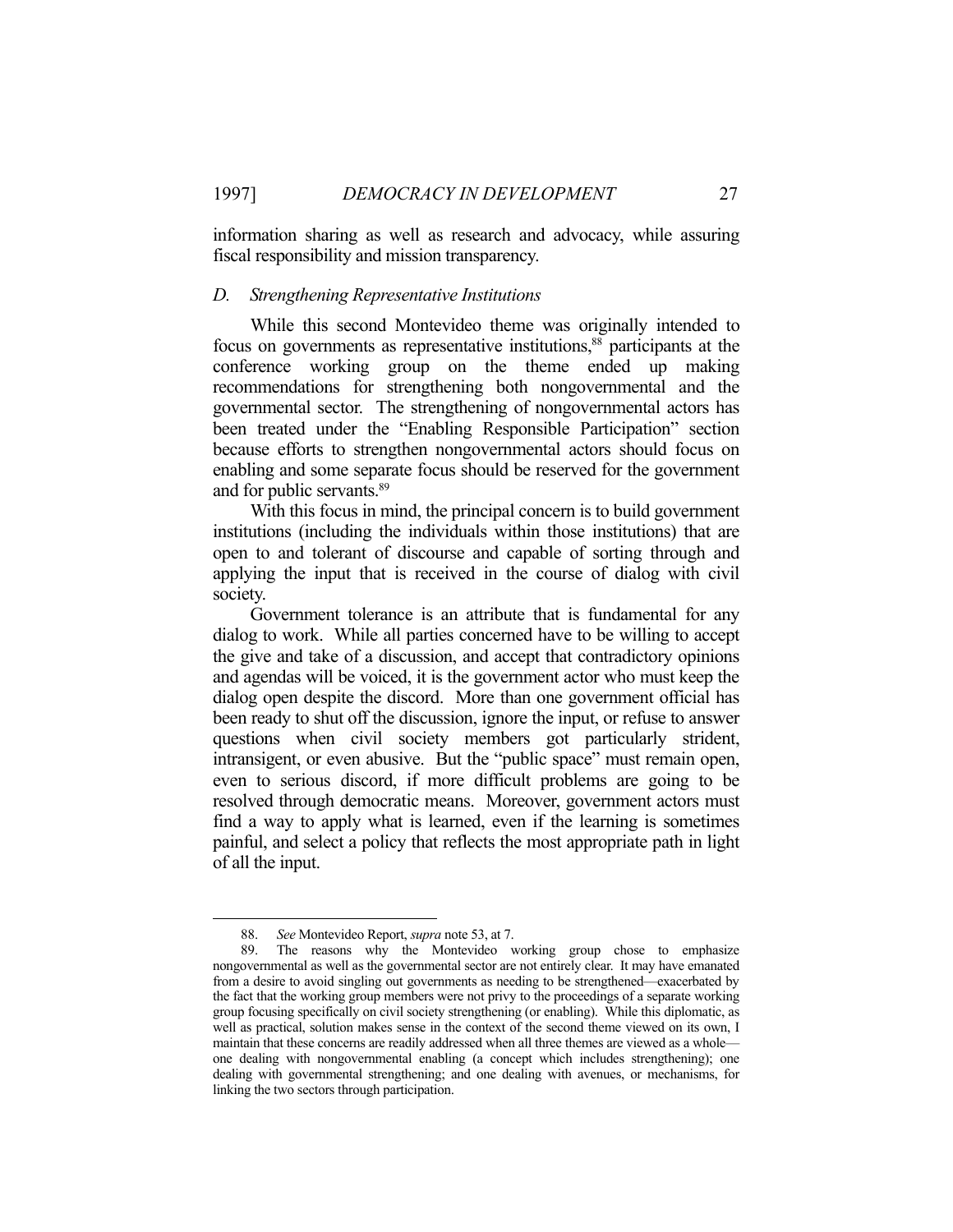To some extent, the problem is socio-cultural and not legal. One cannot readily find legal mechanisms that will make public servants more tolerant, more open, nor more sentient when it comes to applying what is learned. But laws can establish a framework for processes that require dialog, that keep the public space open, and that force even a reluctant public servant to consider public input, in writing, and explain how it was or was not applied in a given instance.

 As an example, the United States Administrative Procedure Act requires that agencies explain why relevant public input was not applied in final decisions.90 While some would argue that this system is not ideal, and does not always work, and others would point out that the burden required for such an approach would not be easily met in the development context prevalent in much of the hemisphere, it still provides an interesting ideal to consider.

 In addition, many of the recommendations of the Montevideo working group may lend themselves to implementation through legal or regulatory frameworks. The working group on strengthening institutions recommended the following:

- "Reaffirmation by the Heads of State of the political will to forward sustainable development through citizen participation. \* \* \*
- Opening channels for gathering and delivering information among the various public and private organizations and between representatives at all levels and those they represent in the decision-making process.
- Strengthening communication channels among key social actors, and their links with mass media.
- Increased transparency in decision-making and the use of resources.
- Human resources training in both the public and private sectors.

\* \* \*

- Offering technical support to representative organizations. \* \* \*
- Exchange of experiences and information among organizations at both national and hemispheric levels."91

Of these recommendations, several can be adopted as part of a framework to promote tolerance and acceptance of public input. For example, the

 <sup>90.</sup> *See supra* note 76.

 <sup>91.</sup> Montevideo Report, *supra* note 53, at 15-16.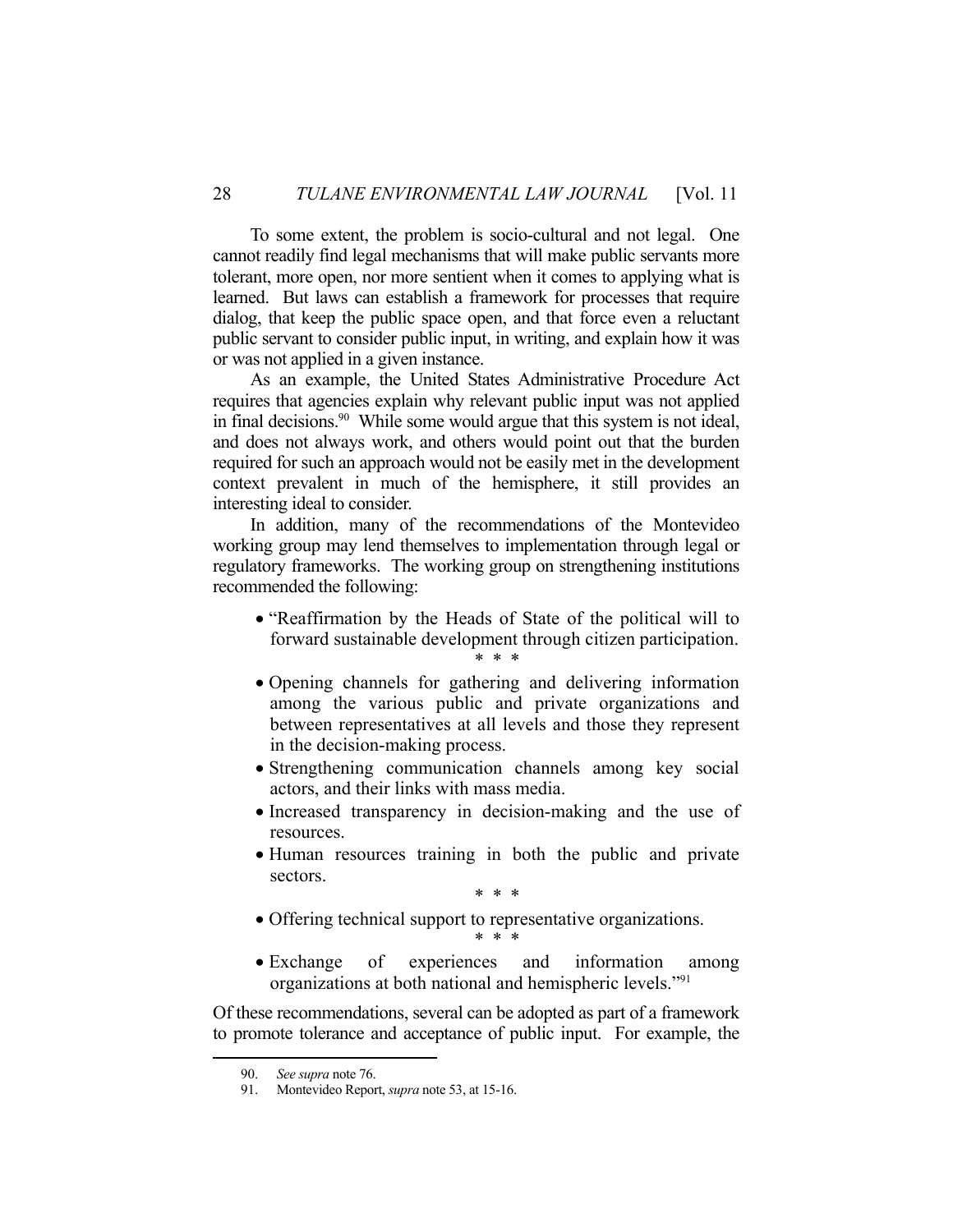first recommendation, calling for a reaffirmation of "political will" from governments, is essential. Governments may affirm the importance of participation, both through pronouncement of heads of state at the hemispheric level, and through legislative mechanisms calling for public consultation in laws dealing with key development issues—such as environmental impact assessment and protected areas laws. To the extent governments promote participation, public servants will not only get the message that their leaders are serious about the issue, but they will also be required to implement consultative processes and other mechanisms that will build their experience and understanding of the issues.

 In addition, laws that require transparency of governmental processes will ultimately promote tolerance, because the public will become aware of instances of intolerance and, theoretically, be able to threaten a recalcitrant public servant's job. $92$  In addition, offering training and human resource support can be required by law and could go a long way toward building an individual's capacity. Finally, information and experience sharing can be mandated, certainly at a regulatory level, and would prove useful both to promote individual efforts to capture and describe challenges and successes in public participation and in promoting the replication of successful models. Also, since it is in part the government mind-set that needs to be reformed, the circulation of information about public input and means to integrate public opinions into decision-making will reinforce and promote an individual's tendencies to open up to public participation.<sup>93</sup>

#### *E. Expanding Avenues for Participation*

<u>.</u>

 Expanded avenues, or mechanisms, for participation are the means by which the public engages in a continual dialog with its government to inform government decisions—both about what policies should be, and about how those policies are to be implemented. Of the three Montevideo themes, this is the one that most readily lends itself to the application of legal and regulatory approaches. It is also the one that harks back to *Agenda 21* and the three principles of access. Within those *Agenda 21* principles, most mechanisms for participation lie, and laws that seek to

 <sup>92.</sup> The proof of this theory depends largely on whether the public has recourse to judicial review in the event that government actors do not meet legislative or regulatory standards regarding participation.

 <sup>93.</sup> This hypothesis is not meant to be naïve in understating the possibility that experiences to be shared will be negative, but instead is meant to reflect the belief that governments can and will find positive experiences among whatever challenges may exist, and can develop means to accentuate and replicate models that result in these more positive experiences.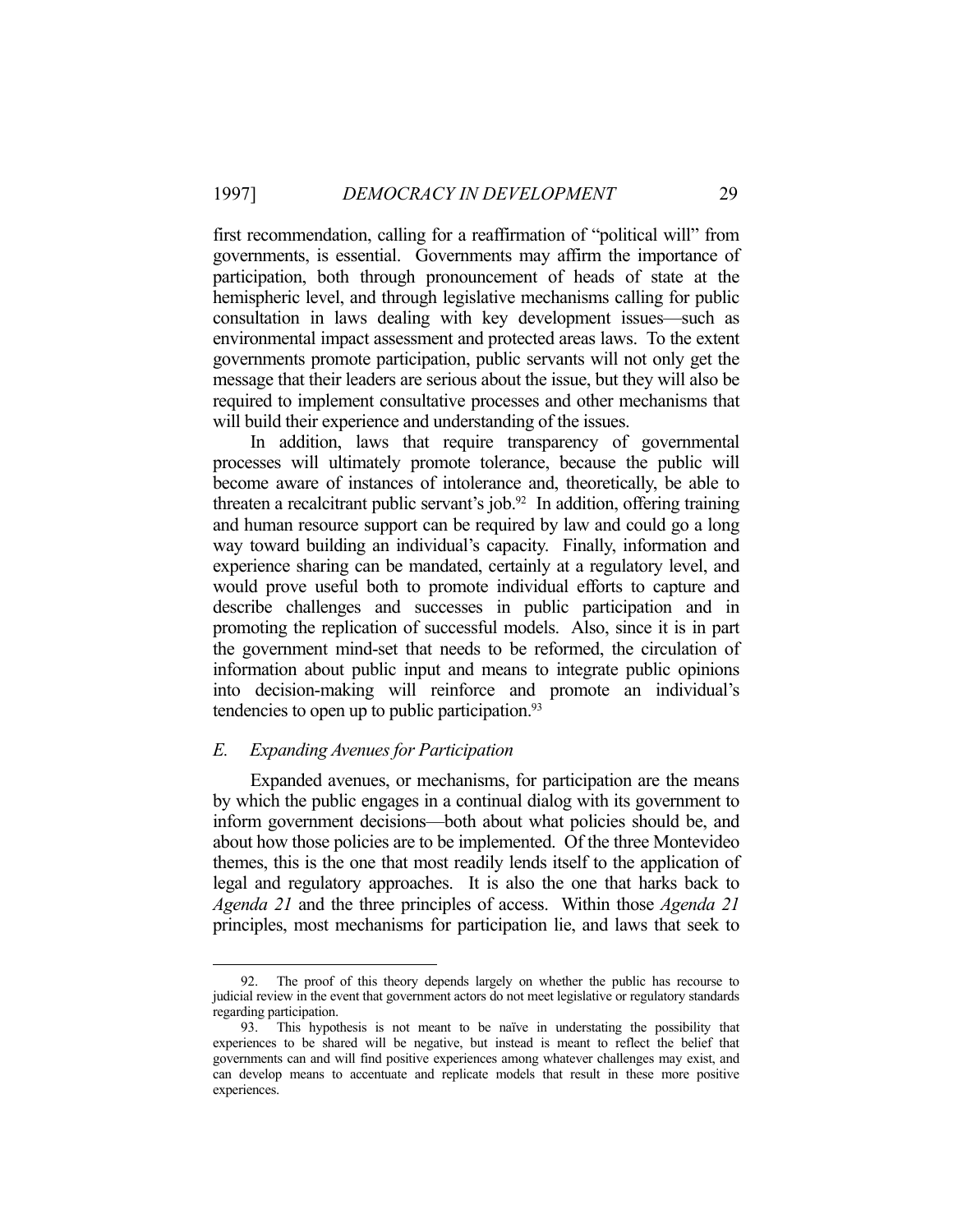guarantee access along those lines will go a long way toward securing meaningful participation.

#### *F. Access to Information*

1

 Access to information is one of most important means of assuring that civil society input is responsible because it assures that civil society has the facts. Mechanisms can be as simple as requiring that environmental compliance data filed with governmental offices be open to the public or as potentially burdensome as requiring that the government produce data upon which it relies in making administrative decisions, but they are essential to informing the debate that lies at the heart of participatory decision-making.

 Efforts should be made to open to the public both information in the government's possession and, under some circumstances, information maintained by private parties. Where a government collects information from private parties (for example, environmental compliance statistics), due regard should be given to protecting legitimate business secrets, but the data should otherwise be available. The chief exceptions to this rule should be where there is a legitimate national security concern, or where the government is engaged in an enforcement action and disclosing the information would adversely affect the action. The United States also permits the government to withhold certain analytical information while it is in the process of decision-making (so-called "pre-decisional" information), but requires that the analysis eventually be provided.<sup>94</sup> Such an exception makes sense as long as it does not extend to underlying data, which should be available to the public so that it can better engage in the decision-making dialog.

 Access to information developed and maintained by private parties is somewhat more problematic, but it should generally be made public where it directly relates to a development decision concerning health or environment (allowing an exception for truly confidential business information) or where it relates to compliance with the law.

 Finally, the public needs better access to information about the rules themselves—both the substantive rules that govern development and health and environmental protection, and the procedural rules that will govern access to the process itself. This is in part a function of basic educational and interest levels, but efforts can be made to increase the transparency of and access to the laws on development.

 <sup>94.</sup> *See* Freedom of Information Act, 5 U.S.C. § 552(b)(5) (1996); *see also* Maricopa Audobon Society v. United States Forest Serv., 108 F.3d 1089 (9th Cir. 1997) (discussing the "deliberative process" exception to the Freedom of Information Act).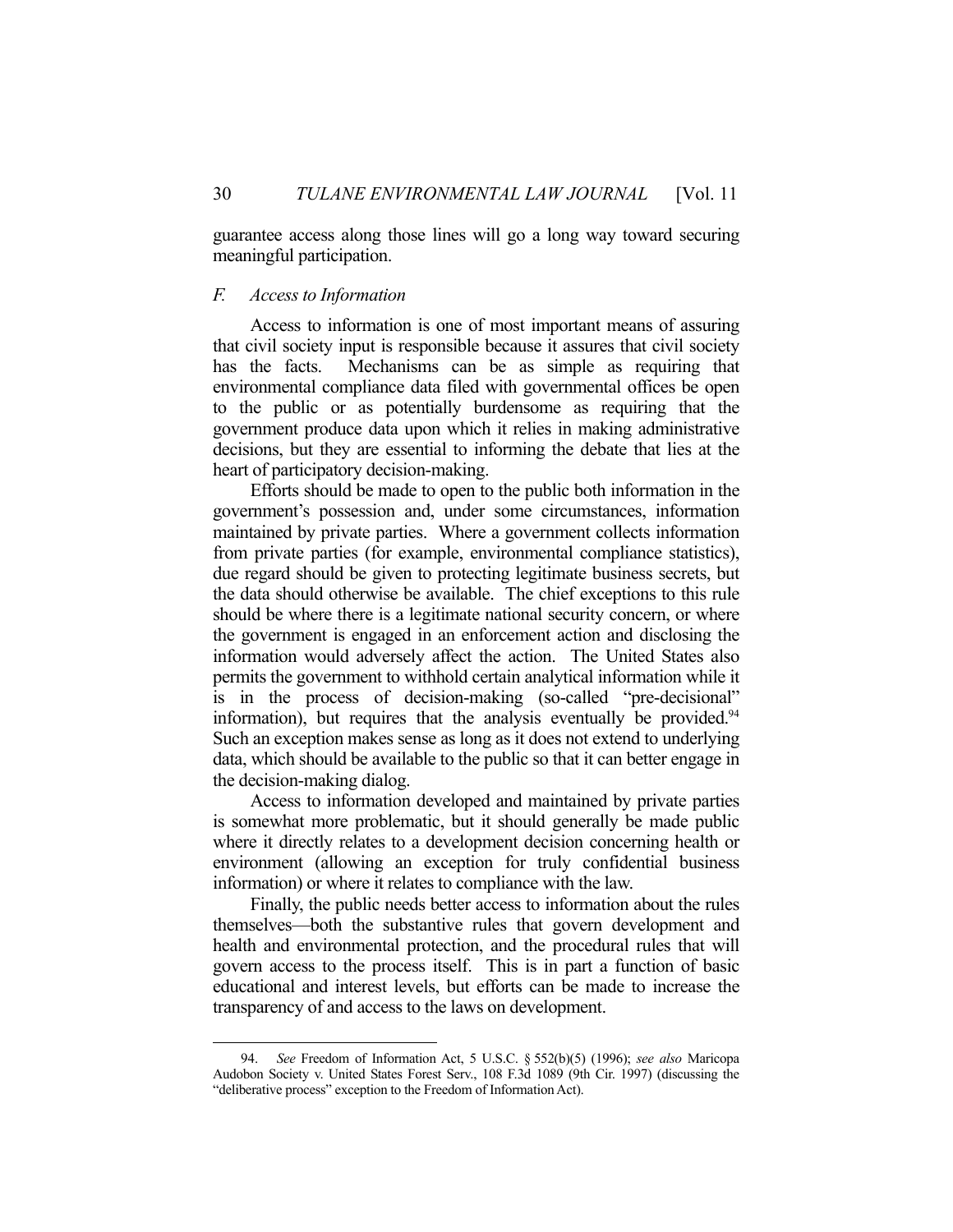#### *G. Access to Process*

Access to process includes both the process of making and the process of implementing and enforcing development decisions. Decisions can be made at both a legislative and administrative level, and depending on the structure of a government, there is room for public input at both levels. Successful mechanisms include notice and comment or consultative rule making, the creation of public-private or representative boards or committees, and public hearings.

 Access to the process of implementing policies, through monitoring programs, review boards, and advisory councils, are also important. Laws are frequently criticized in the Americas because they are not fully enforced or complied with, and engaging citizens in the process of monitoring compliance can be an effective means of addressing this issue without unduly increasing the budget for enforcement.

#### *H. Access to Justice*

At a fundamental level, public participation will have little meaning if citizens lack the right to seek effective judicial review. This should serve as a mechanism for civil society to challenge government actors who fail to follow the rules that govern how development should be pursued as well as the rules that govern how the public is to be consulted. Access to justice is also, in some cases, a way for citizens to challenge other private parties or businesses that have failed to comply with the laws, such as public health and environmental laws, that assure that development will be sustainable.

 Some doubt that the United States experience with so-called environmental citizen suits, which allow citizens to act as private attorneys general, would work in other countries in the region; but there is substantial evidence to the contrary. In Chile in 1997, an environmental NGO sued under a constitutional provision guaranteeing a healthy environment and halted a major timber concession because the state environmental agency had not issued a legal environmental impact permit.95 In fact, no implementing regulations were ever issued for the process under Chile's 1995 Basic Environmental Law, and the Supreme Court found that the permit was de facto illegal. $96$  The regulations had been unwritten for two years after the law passed, yet they were issued within weeks of the Supreme Court ruling invalidating the concession.<sup>97</sup>

 <sup>95.</sup> *See* Jonathan Friedland, *Green Chile: Across Latin America, New Environmentalists Extend Their Reach*, WALL ST.J., Mar. 26, 1997, at A1.

 <sup>96.</sup> *See id.*

 <sup>97.</sup> *See id.*